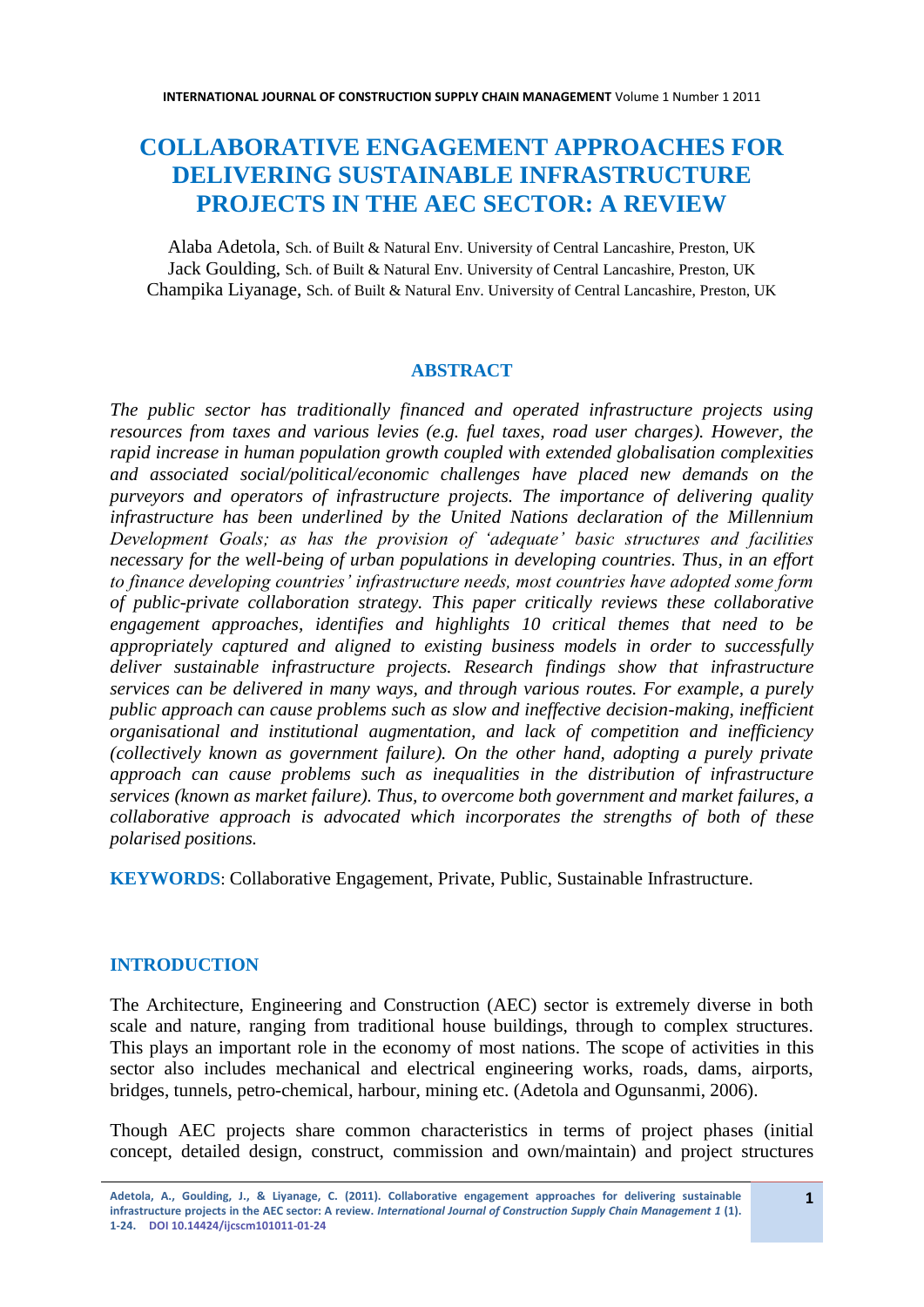(involving a range of organisations – architects, engineers, contractors, tradesmen and manufacturers) and procurement route often depends on project size, scope, value, complexity and sophistication. Today, there is enormous emphasis on collaborative engagement approach for delivering sustainable infrastructure projects.

Infrastructure as a concept has largely been absent from economic discourses for about two centuries (Prud'homme, 2004). Notwithstanding this, by the 1990s after many years of neglect, it featured prominently on the development agenda, with renewed emphasis on the role of infrastructure in economic growth and poverty reduction (Estache, 2006). The world development report elaborated by the World Bank (1994) defined infrastructure as long-life engineering structures, equipment and facilities, and also the services that are derived from and utilised in production and in final household consumption. Other authors like Ahmed and Donovan (1992), refute this definition, indicating that the concept has evolved earlier, towards a more comprehensive definition that includes a wider range of public services that facilitate production and trade. Since infrastructure services tend to raise the productivity of other factors, it is often termed the "unpaid factor of production".

Furthermore, the definition of infrastructure has been shifting from one focusing on physical fixed assets such as roads, airports, sea ports, telecommunications systems, energy, water distribution systems and sanitation (public utilities). It now often embodies notions of 'softer' types of facilities such as information systems and knowledge bases (Button, 2002). The World Bank landmark study on infrastructure (World Bank, 2004) highlighted the critical role of infrastructure in the development process. The importance of delivering quality infrastructure has also been underlined by the United Nations declaration of the Millennium Development Goals.

For many years, the public sector has traditionally financed and operated infrastructure projects using resources from taxes and various levies (e.g. fuel taxes, road user charges). However, the recent disparity between the capacity to generate resources and the demand for new facilities seem to have forced governments worldwide to look for new funding methods and sources. Inadequate infrastructure has been reported to be holding back the productivity of Sub-Saharan Africa entrepreneurs, and imposing major costs on business in terms of lost output and additional costs incurred to compensate for inadequate public services. It is widely acknowledged that infrastructure deficit is one of the key factors that prevent the Sub-Saharan Africa region from realising its full potential for economic growth, international trade and poverty reduction (World Bank, 2010; 2008; Organisation for Economic Cooperation and Development, 2006). Therefore, many countries are now contemplating Public-Private collaboration as an arrangement between public and private sectors to finance, design, build, operate and maintain public infrastructure, community facilities and related services (Tang et al, 2010; Akintoye and Beck, 2009).

Public-private sector collaboration is an evolving concept which takes many forms around the world. It is essentially an arrangement by which private entrepreneurs participate in, or provide support for the provision of public infrastructure. The private sector can be described as that part of an economy which is owned and run by individual persons, groups or business organisations usually as a means of enterprise for profit. The public sector on the other hand is the portion of the economy which is owned, controlled and run by the various levels of government (federal, state, region, local etc.) or its agencies. Collaboration is a partnering process through which individuals, groups and organisations have the opportunity to become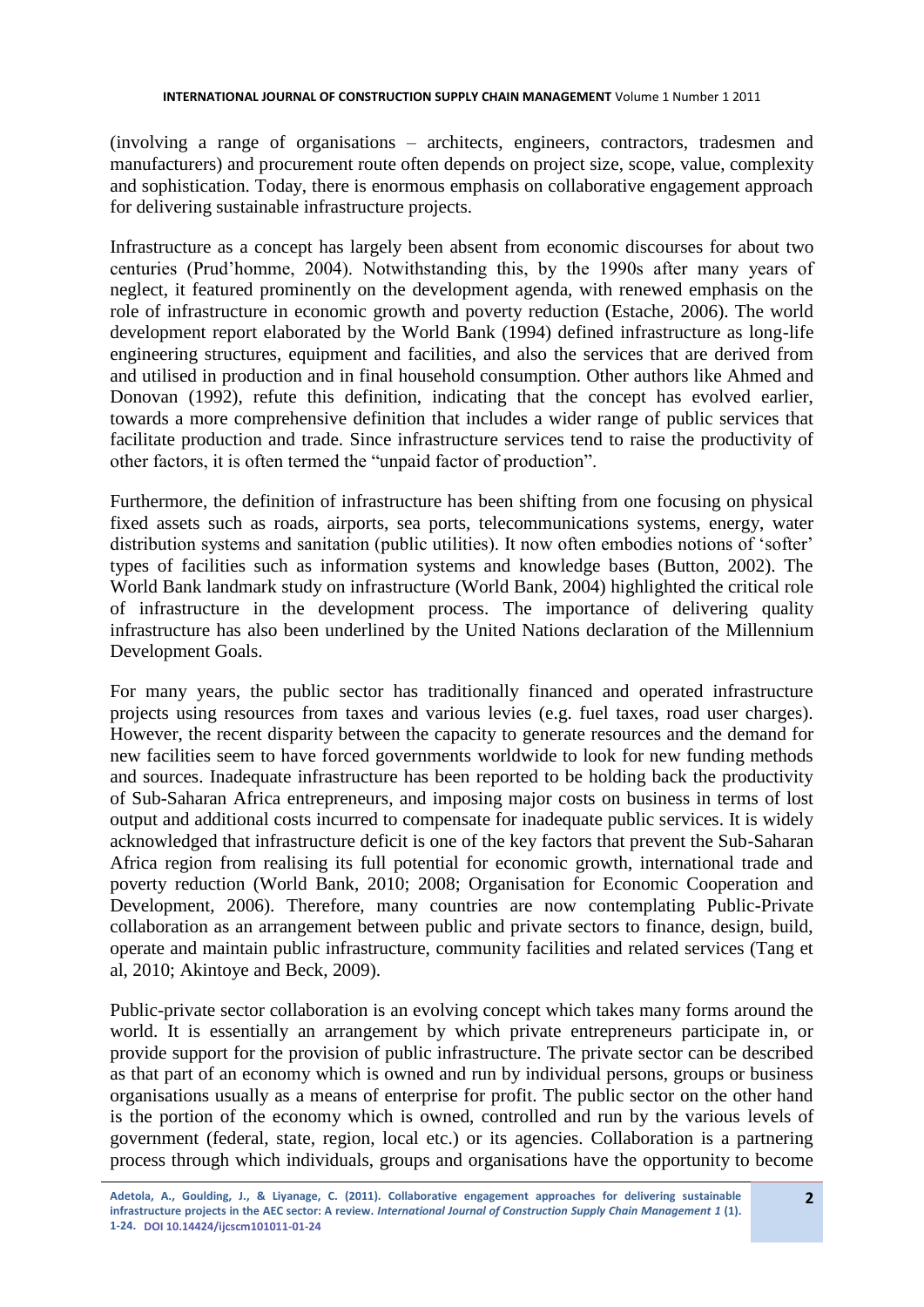actively involved in a project or programme of activity. Thus, public-private sectors collaboration can be described as a method of procuring public services and infrastructure by combining the best of the skills and assets of both the public and private sectors. According to Li and Akintoye (2003), the idea of allowing private firms to finance projects or public sector infrastructure resulted in the emergence of Public Private Partnership (PPP). Hence, the words collaboration, partnership and participation will be used interchangeably in this paper.

### **RESEARCH METHODOLOGY**

Since 1992, PPP appears to have become increasingly popular worldwide as a vehicle for delivering large public infrastructure projects. However, this approach seems to have generated problems and issues associated with the implementation and operationalisation of these. Therefore, this study aims to identify causal problems and key issues that impinge upon the effective delivery of collaborative infrastructure projects in order to determine the core drivers that need to be aligned to existing business models for the successful implementation or delivery of sustainable infrastructure projects. This paper adopts an interpretivist/social constructivist positioning approach, as it seeks to uncover new meaning and constructs relating to public infrastructure projects delivery. The research methodological approach synthesised extant literature over the past 20 years. The temporal timeframe reflects relevance and propinquity, and the research lens adopted was 'open-bounded', thereby not constrained by context/regional/geographic issues. The social constructivist approach was adopted in order to ascertain drivers and relationships for further investigation, particularly covering the theories governing 'trust', 'relationships' and 'risk'. The rationale of this approach is to uncover new meaning and insight into the pivotal areas and drivers that have the potential to shape collaborative engagement approaches for delivering sustainable infrastructure projects in the AEC sector.

# **CONCEPT OF PUBLIC-PRIVATE SECTOR COLLABORATION**

The concept of public-private sectors collaboration may be difficult to define due to the persistent controversy concerning what 'partnership' really means and the vast space which public private partnership fills between traditional procurement and full privatisation of production. Many authors have defined PPP differently and Boeuf (2003) concludes that the only consensus is that there is no one-size-fits-all definition of PPP. Partnership has been a fashionable trend since the United Kingdom (UK) Government embarked on a large-scale privatisation programme beginning with the sale of British Telecom in 1984.

Savas (2000) described PPP as an elastic or easily controlled form of privatisation. In other words, any act aimed at reducing the role of government or increasing the role of the private sector in satisfying people's needs connotes privatisation. Savas explained that privatisation can involve delegation (i.e. government may retain responsibility and oversight functions but uses the private sector for service delivery), divestment (i.e. government relinquishes responsibility) and displacement (i.e. private sector grows and displaces government activity). In a private sector participation arrangement, the public agencies may play the role of the 'regulator' (Leung and Hui, 2005), 'enabler' by providing the enabling environment for the private partner to operate, 'moderator' by balancing market incentives with community interests (Sengupta, 2005) and 'facilitator' by assisting in project completion and reducing the developer's risks (Lynch et al, 1999).

**Adetola, A., Goulding, J., & Liyanage, C. (2011). Collaborative engagement approaches for delivering sustainable infrastructure projects in the AEC sector: A review.** *International Journal of Construction Supply Chain Management 1* **(1). 1-24. DOI 10.14424/ijcscm101011-01-24**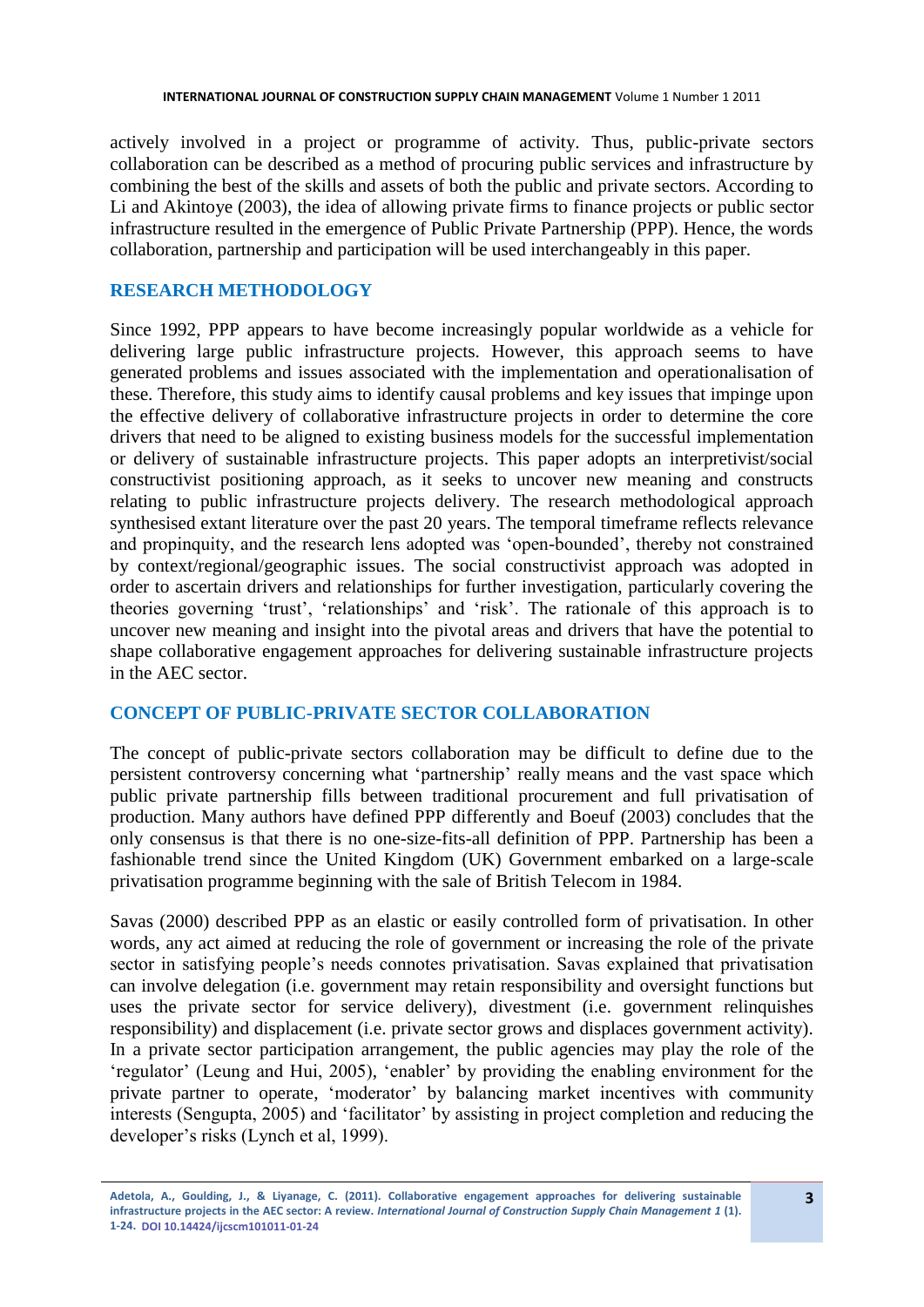Furthermore, in Hong Kong, the Efficiency Unit (2008) saw public private participation as arrangements where the public and private sectors both bring their complementary skills to a project, with varying levels of involvement and responsibility, for the purpose of providing public services or projects.

# **PUBLIC-PRIVATE SECTOR COLLABORATION IN INFRASTRUCTURE PROVISION**

The rapid increase in human population in recent times coupled with globalization, technological advancements, changes in social and political environments and the challenges of economic growth and poverty might have led to unprecedented demand on government institutions to provide better and efficient services (Akintoye and Beck, 2009). Globalization has been seen as a new world order that provides a new business environment characterised by worldwide interdependence of resources, supplies, product markets and business competition (Mytelka, 2000) which often has to do with abundance of knowledge, unprecedented cross boarder transferability of information and the removal of trade barriers.

Technological change is a term often used to describe the overall process of invention, innovation and diffusion of technology (Freeman, 2007). Technological change happens to be one of the driving factors for increased private investment. The telecommunication sector, where mobile telephones have changed the way services are provided, is a typical example. But other sectors have been affected by technological change as well. For instance, sustainable forms of small and medium scale electricity generation are now possible with the proliferation of solar technology and more efficient wind generators (Estache et al., 2005).

Kumaraswamy (1998) argued that the paradigm shift that mobilised the private sector more recently resulted from a combination of forces, such as the gross inadequacies of public funding capacities, particularly in comparison with the growing aspirations of ever-increasing populations, the inefficiencies of government monopolies, the conspicuous availability of surplus private resources (financial, technical and managerial), and the formulation of creative non-recourse financing mechanisms, whereby projects could be self-funding (i.e. without recourse to other assets of the stakeholders).

### **PUBLIC-PRIVATE SECTOR COLLABORATION TRENDS**

Traditional forms of investment in infrastructure projects in developing countries are often leveraged through budgetary allocations, bilateral and/or multilateral donor funds. Thus, Olawore (2004) claimed that stakeholder's expectations and needs throughout the world are rising at a rate with which government revenue alone can no longer cope, hence government revenue needs to be augmented in order to deliver public infrastructure. In this respect, many countries are now attempting to finance new infrastructure projects through private sector participation. For example, the Government of Sri Lanka decided in 1995 that future investments in new infrastructure projects would be with private sector participation taking the form of build, operate and transfer (BOT), or build, own and operate (BOO) arrangements. This decision was taken due to insufficient resources (on the part of the Sri Lankan Government) to undertake large investments required for infrastructure projects (Liddle, 1997).

**Adetola, A., Goulding, J., & Liyanage, C. (2011). Collaborative engagement approaches for delivering sustainable infrastructure projects in the AEC sector: A review.** *International Journal of Construction Supply Chain Management 1* **(1). 1-24. DOI 10.14424/ijcscm101011-01-24**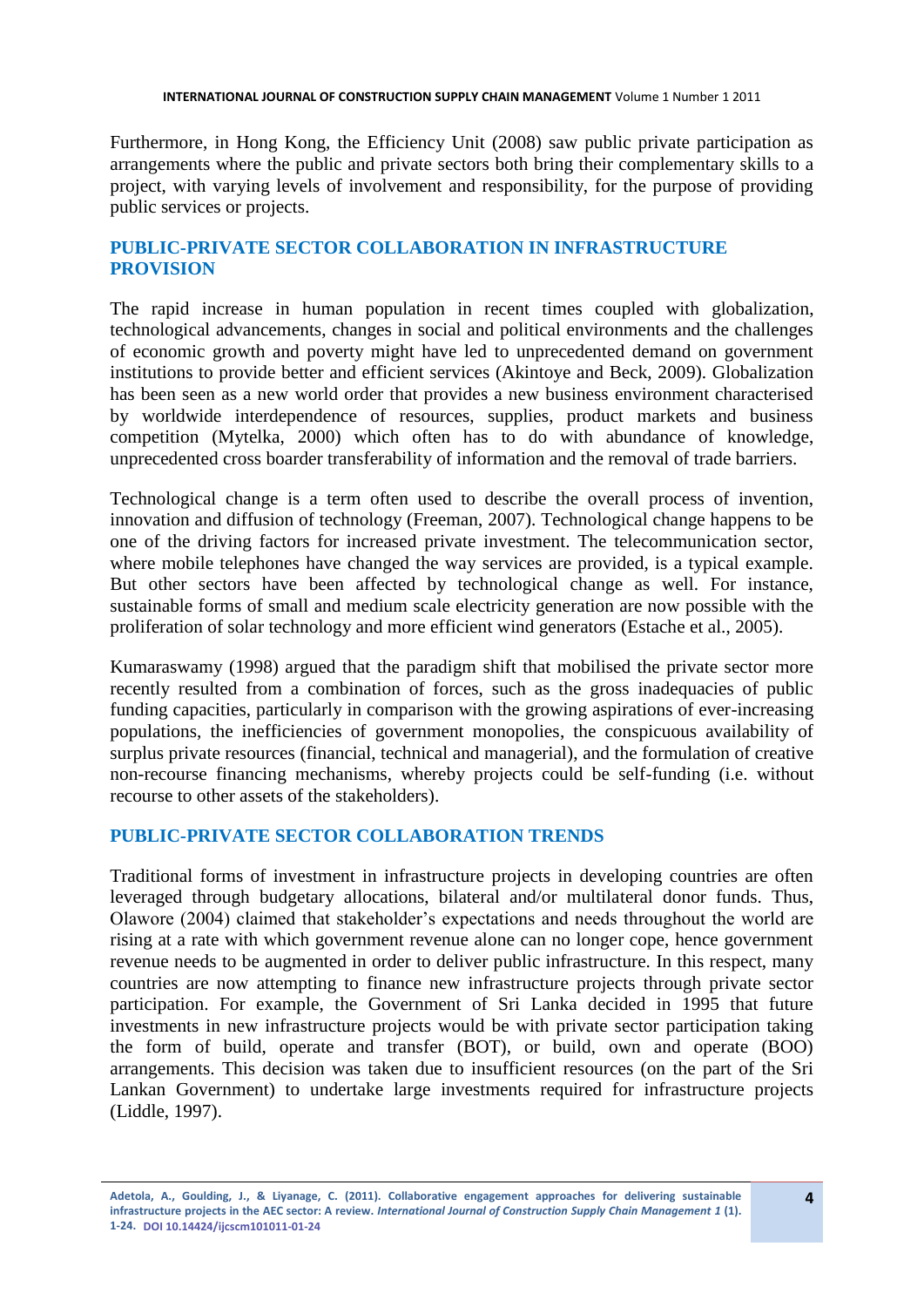Similarly, private participation in infrastructure development in China started with the power industry in the 1980s. The Shajiao B power plant in Shenzhen, which came to operation in 1988, was the first BOT project in China. Thereafter, several state-approved pilot BOT projects such as Laibin B power project in Guangxi 1997 and Dachang water project were awarded in order to introduce BOT on a larger scale. Since then, the involvement of private investors in infrastructure development of public utilities such as transportation, water supply, gas supply, and waste disposal has improved greatly (Shen and Wu, 2005). Kumar (2010) reported that the Government of Maharashtra (India) had formulated policy to finance road development, metro rail, tourism, ports, civil aviation, power, urban development and agriculture projects through private sector participation. It was also reported that the Mumbai Metropolitan Region Department Authority planned a 146 kilometres long rail based mass rapid transit system for Mumbai.

The privatisation of prisons in Australia is also worth mentioning. For example, the Junee Correctional Centre, a prison in New South Wales, Australia, with a capacity of 750 inmates was procured through the BOO method in 1993. It was designed, financed and operated by GEO Group Australia (Department of Corrective services, 2006). The \$920 million New Southern Railway project, a 10 kilometre underground two-track railway designed to provide rail services between Sydney (Kinsgford Smith) airport and Sydney Central Station, Australia was also procured (between June 1995 and May 2000) through a build, own, operate and transfer (BOOT) 30 year concession agreement between the State Government and the National Australia Bank (Loosemore, 2007).

Furthermore, the Eastern Harbour Crossing Tunnel in Hong Kong was procured through a BOT concession of 30 years. The construction of the project started in September 1986, and was completed half a year earlier than anticipated, and within budget. The success of the project was attributed to an established and equitable legal and regulatory system. Other successful BOT projects in Asia include the Hong Kong Cross-Harbour Tunnel, and the Western Harbour-Crossing Tunnel (Tam, 1999).

In a study on public private infrastructure projects in Africa, the World Bank (2010) reported that telecommunication seems to be the leading sector in Sub-Saharan Africa, both in terms of capital investment and the number of projects, energy ranked a distant second, transport came third, while investment in water and sewerage projects lagged far behind other sectors. A strategy which seems to be gaining increasing popularity in public infrastructure development in Cameroon is citizen participation involving the community, local and international nongovernmental organisations (Njoh, 2002; 2003; 2006). This people-centred method is also referred to as self-reliant development or local economic development (Binns and Nel, 1999). In this respect, Chambers (1995, 1997) argued that poverty reduction efforts in developing countries are likely to be more successful when members of the target populations are afforded the opportunity to analyse and articulate their own needs as well as participate in efforts to address these needs.

The first major private sector participation infrastructure in Nigeria is the Murtala Muhammed International Airport Terminal project (Babalakin, 2008). The domestic wing of the Murtala Muhammed International Airport Terminal, Nigeria got burnt by fire in the year 2000. Government initially toyed with the idea of rebuilding it, but this did not work out (Tell, 2007). In 2003, the then Minister of Aviation, fascinated with the idea of the private sector getting involved in developing public infrastructure, got presidential approval for rebuilding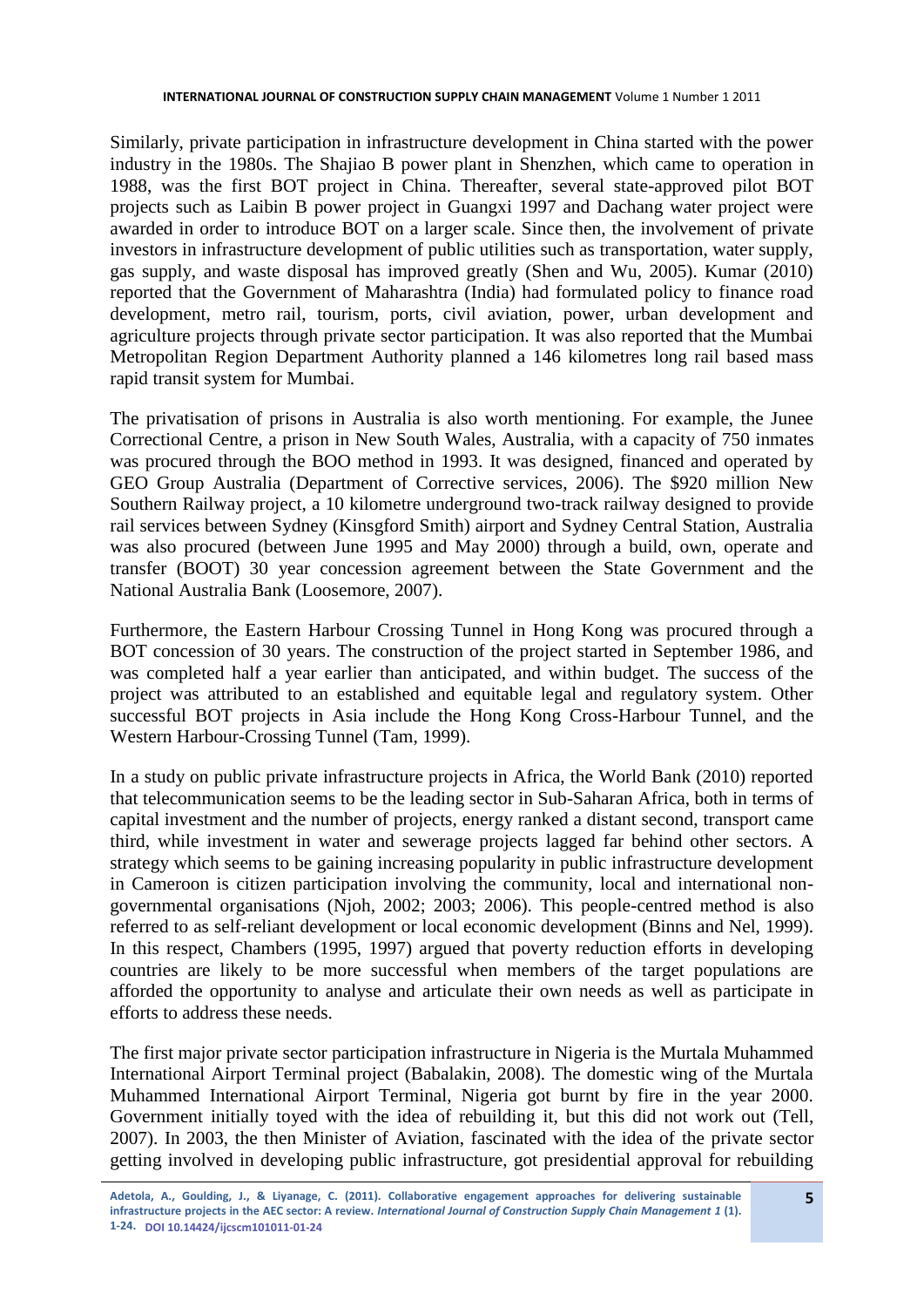the burnt terminal on a build, rehabilitate, operate and transfer 30 year concession contract to Bi-Courtney Consortium Limited at a cost of US\$250 million. The Lagos Bus Rapid Transit transport system is another facility introduced recently in Lagos, Nigeria. This roadway-based bus transport system operates on physically segregated lands in order to guarantee fast and reliable bus travel devoid of any traffic congestion. Report has it that between 1985 and 2004, there were a total of 2096 public private partnership projects worldwide with a total capital value of nearly US\$887 billion (AECOM Consult Inc., 2005).

# **COLLABORATIVE ENGAGEMENT APPROACHES FOR DELIVERING SUSTAINABLE INFRASTRUCTURE PROJECTS**

Public Private Partnerships are widely acknowledged as an increasingly important vehicle to deliver public infrastructure development and public service (Kumaraswamy and Morris, 2002: Zhang, 2005: Akintoye and Beck, 2009: Tang et al. 2010). The United Kingdom has been recognised as the most active market in the World for this partnership, which is widely known as Private Finance Initiatives (PFI), and has also developed the most sophisticated institutional, legal, regulatory, and business structures to support the expansion of this procurement strategy. Other developed countries which have embraced public private collaboration include the United States, Singapore, Hong Kong, Australia and Germany. With particular reference to transportation, many countries including Spain, South Korea, Canada, Ireland, France, China and Brazil seem to be moving up what the 2006 Deloitte research report described as the market maturity curve (Deloitte, 2006).

Since the introduction of public private collaboration in the United Kingdom in 1997, it has been recognised as an effective way of delivering value for money in public infrastructure services (Ke et al. 2009). In this respect, Banks (2005) claimed that the system accounts for about 15% and 8% of money spent on infrastructure in the UK and Australia (developed countries) respectively. Furthermore, public private collaboration also plays a significant role in the infrastructure development of developing countries (World Bank, 2008). Generally the level of private sector participation ranges from simple service provisions without recourse to public facilities, to full private ownership and operation of public facilities and their associate services. In effect, increased private involvement in infrastructure management has often resulted in service contract, leasing, joint ventures, concession and privatisation (Li et al. 2005).

On the other hand, an extensive adoption of public private partnership by governments around the globe has often generated problems and issues associated with implementation of projects. Such problems include high cost in tendering, complex negotiation, cost restraints on innovation, and conflicting objectives among project stakeholders (Akintoye et al, 2001). In this respect, Birgonul and Ozdogan (1998) stated that many urgent energy and transportation projects planned on a BOT basis in Turkey failed due to many reasons. These reasons include poor organisation of government agencies in packaging the projects, ineffective tendering and evaluation methods used by client organisations, insufficient legal arrangements, lack of coordination between private and public sectors, and unwillingness of the Turkish Government to provide guarantees against the risks originating from Turkey's unstable economical and political environments. This was reinforced by Canakci (2006) who reported that insufficient legal framework, administrative bottlenecks, and lack of methodical approach about risk allocation between the public and private sectors are the major factors which hindered the success of BOT projects in Turkey.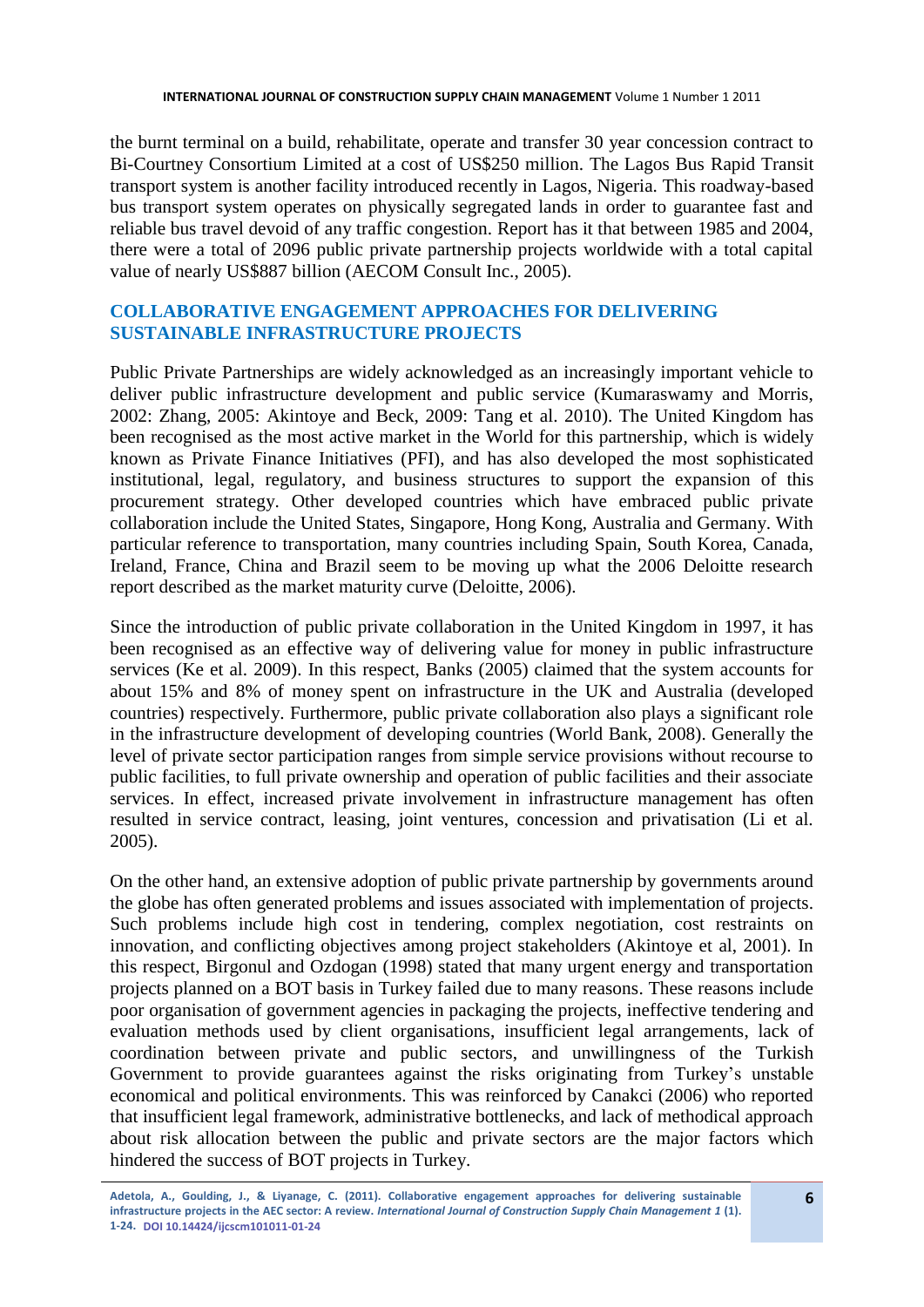Furthermore, Zhang (2005A) identified six categories of barriers for PPP/PFI projects. These include social, political and legal risks; problems related to the public sector (e.g. inexperienced government and lack of understanding of public private partnerships); problems related to the private sector (e.g. preference for traditional procurement method); unfavourable economic and social conditions; lack of mature financial engineering techniques; and inefficient public procurement frameworks. In addition, Klijn and Teisman (2003) discovered that the inability to develop good partnerships lies in a combination of three factors: complexity of actor composition, institutional factors, and the strategic choices of public and private sectors. From the foregoing, the major problems and issues that appear to have been widely associated with the collaborative engagement approach for delivering sustainable infrastructure projects can be broadly classified as, risk allocation, globalisation/ collaboration, legal and regulatory framework, finance, technology, relationships, trust, market maturity, skills/competence and communication.

### **Risk Allocation**

The need for project participants to identify and understand all potential risks associated with a project in order to ensure that risks are properly allocated to the party with the best financial and technical capabilities to manage them has been widely acknowledged (Ward et al, 1991; Edwards, 1995; Flanagan and Norman, 1993). In this regard, Woodward (1997) and Charoenpornpattana and Minato (1997) studied risk allocation and sharing in respect of project financing and privatisation. They identified various risks such as social and political risks, environmental risks, technical risks, as well as economic risks which may emerge at different stages of a project life cycle. Social and political risks include instability of government, corruption/bribery, uncertainty of government policy, unfair process of selection of private investors, political influence, changes in laws and regulations, nationalisation, internal and labour resistance, inefficient legal process and legal barriers. On the other hand, economic risks include: foreign exchange risk, devaluation risk, price escalation, inflation risk, inconvertibility of local currency, interest risk, general liability risk, management risk, too small number of interested investors, incapable investors, and small capital market demand and supply risks.

Similarly, Merna and Smith (1996) classified the risks of partnership projects into two broad categories: global and elemental. Risk factors in the first group are generally those outside the control of the project participants, including political, legal, commercial, and environmental factors. The latter group contains mostly the project-level risks, such as construction, design, operation, finance, and revenue risks. In addition, Li et al. (2005) proposed an approach to classify partnership project risks into three levels: macro, meso, and micro. The macro-level risks are those risks external to the project itself; the meso-level risks are project-related risks; while the micro risks are partly-related risks.

### **Globalisation/Collaboration**

Globalisation has to do with the creation of a 'Global Village', a process that brings the world closer through better international communication, transport and trade links. Globalisation has been defined as the multiplicity of linkages and interconnections that transcend the nationstates which make up the modern world system. It often describes a process through which events, decisions and activities in one part of the world can come to have significant consequences for individuals and communities in quite distant parts of the globe. In this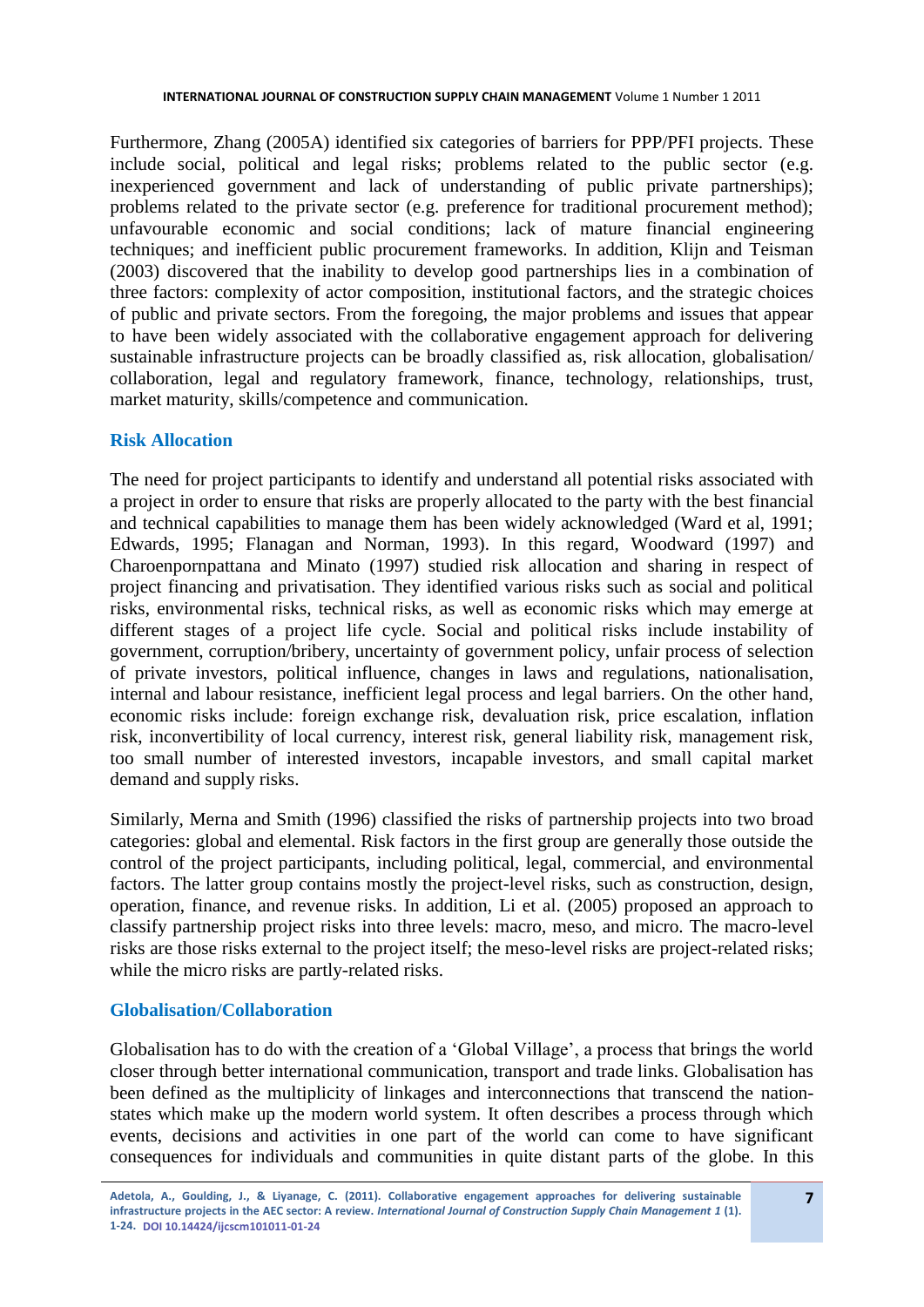regard nowadays, goods, capital, people, knowledge, images, communications, crime, culture, pollutants, drugs, fashions and beliefs all readily flow across territorial boundaries. Thus, transnational networks, social movements and relationships appear to be widespread in nearly all areas of human endeavour/activities (McGrew, 1992).

The European Union's (EU) internal market appears to have undergone a massive change in the past few years. Member states seem to be benefiting greatly from the world's largest free market, and in particular, the liberalised transport market for both goods and passenger carriage in 1998 is apparently helping to promote the socio-economic cohesion of the Union (European Commission's Directorate-General for Energy and Transport, 2006). Open markets may be a good engine that fits living standards and build shared prosperity. In this regard, countries that open up their economies to trade, capital movement and competition are likely to see significant increases in per capita income, social and economic progress. The benefits of globalisation may also include increased liquidity of capital allowing investors in developed nations to invest in developing countries, greater ease and speed of transportation for goods and people, and the reduction of cultural barriers thereby expanding the globalvillage effect.

Ever before now, the public and private sectors had collaborated to deliver public infrastructure using a variety of methods, which divided responsibility differently. Collaboration is often quite different from a situation where the government only seeks for the advice or solicits for the input of the organised private sector on policy issues/decisions. It implies that there is some shared responsibility between the public sector and private sector for tangible deliverables (Collin, 1998). In this regard, Grantt (1996) asserted that shared authority and responsibility, joint investment, shared risk/liability, shared resources and rewards, and mutual benefit are the thrust of collaboration. Early collaborative engagement approaches for delivering infrastructure mostly employed the Design-Bid-Build (Traditional) model that assigns the public sector primary responsibility (Yakowenko, 2004). However the traditional forms of project procurement seem to have been characterised by abandoned projects, inflated contracts, trade dispute among players, unnecessary time and cost overrun, clients' inability to obtain 'value for money', delay in project completion and occupation, use of inferior building materials which often lead to several defects in construction, and eventual building collapse (National Economic Development Office, 1986).

In the 1980s, governments around the world began to experiment with the privatisation of infrastructure delivery, using the Build-Own-Operate (BOO) model as a way to generate funds for new infrastructure projects and improve the efficiency of service provision. This attempt received strong political opposition (Gomez-Ibanez, 1996; Sclar, 2001). Thus, in the early 1990s, the UK led the way with projects that bundled facility design, construction, financing and operation into a single long-term concession. This approach seems to have become popular worldwide as a method of delivering large and complex public sector transportation projects. Furthermore, it probably has helped to align the interests, rewards and risks of both public and private partners through a long-term contractual relationship (Grimsey and Lewis, 2005). Public-Private collaboration appears to have developed into extensively applied delivery vehicles for large and complex infrastructure projects, crossing international borders and diverse governmental structures to form an essential support for global economic growth (Liu and Cheah, 2009). The likely obstacles to effective implementation of collaborative engagement approaches in developing countries may include

**Adetola, A., Goulding, J., & Liyanage, C. (2011). Collaborative engagement approaches for delivering sustainable infrastructure projects in the AEC sector: A review.** *International Journal of Construction Supply Chain Management 1* **(1). 1-24. DOI 10.14424/ijcscm101011-01-24**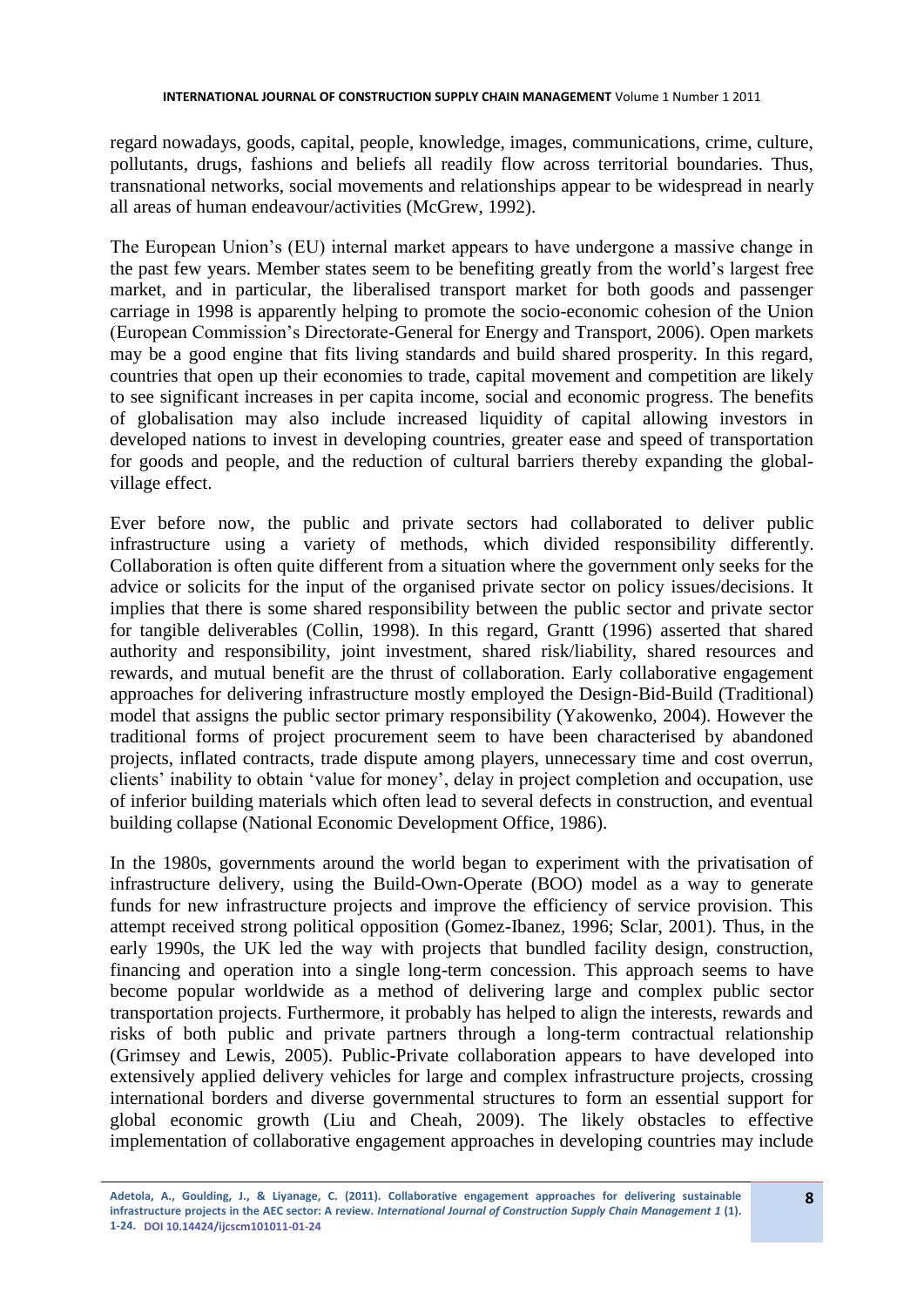an absence of efficient, transparent and participatory policies, mechanisms and institutions in such countries (Akintoye and Beck, 2009).

### **Legal and Regulatory Framework**

The need for a comprehensive legal and regulatory framework which is clear, transparent and predictable for efficient, effective and fair bidding procedures has been emphasised (Asian Development Bank, 1996, 1997; Harris, 2003). The legal environment where projects operate often influences to a large extent the willingness of the private sector to collaborate in infrastructure project development. Therefore, in order to attract private sector participation, the government has to develop adequate legal and regulatory framework, as well as a financial environment, congenial to investment and attractive to foreign investors (Kumaraswamy and Zhang, 2001). It has been argued that the success of public private collaboration revolves around availing an adequate and enabling legal and regulatory framework that critically analyses services, partners and a 'value for money' procurement strategy (Zhang, 2005B; Bing et al, 2005). This is necessary, since disputes are likely to occur and service delivery delayed and/or impaired (Institute of Public Private Partnerships, 2000). The existence of a functioning legal and regulatory framework reduces opportunistic tendencies (Kuttner, 1997), aligns the interest of partners and also provides confidence to the private partners, as it acts as a buffer against political interference from government agencies (Pongsiri, 2002). Whether an investment is recouped through tolls, sales or other tariffs, it is always the end users/consumers who ultimately pay the cost of the project (Pahlman, 1996).

#### **Finance**

Infrastructure projects are often large, complex and capital–intensive in nature, hence may require innovative financial strategies. Project financing seems to be one such innovative financial engineering technique in which a project is considered as a distinct legal entity, and the financing of the project is repaid from the cash flows generated by that same project (Merna and Dubey, 1998). For example, the Hong Kong government adopted three sets of criteria to evaluate tenders for its BOT tunnel projects, and assigned weights to these criteria in their order of importance. The sets of criteria and their assigned weights are finance, 65%; engineering, 20%; and planning of operation and transport, 15%. The higher weight assigned to the financial criteria in this evaluation reflects the importance of a sound financial plan to the success of an infrastructure project (Zhang and Kumaraswamy, 2001). Similarly, Zhang (2005B) found that a concessionaire's financial capacity can be measured by four dimensions: strong financial engineering techniques, advantageous finance sources and low service costs, sound capital structure and requirement of low-level return to investments, and strong risk management capability. Partnership projects are often funded with both equity (e.g. common stock) and debt (e.g. loans). A common practice is to utilise as much debt as the project cash flows permit to generate an attractive return for shareholders. In this regard, the capital structures in most partnership projects are highly leveraged, with equity financing covering 10-30% of total project costs and debt financing covering the remaining 70-90% (Levy, 1996). Although a higher debt may allow for higher rate of return to equity investors, too much can provide more risks to a project. Therefore, an appropriate mix of equity and debt is necessary when financing a public private collaborative project (Zhang, 2005C).

**Adetola, A., Goulding, J., & Liyanage, C. (2011). Collaborative engagement approaches for delivering sustainable infrastructure projects in the AEC sector: A review.** *International Journal of Construction Supply Chain Management 1* **(1). 1-24. DOI 10.14424/ijcscm101011-01-24**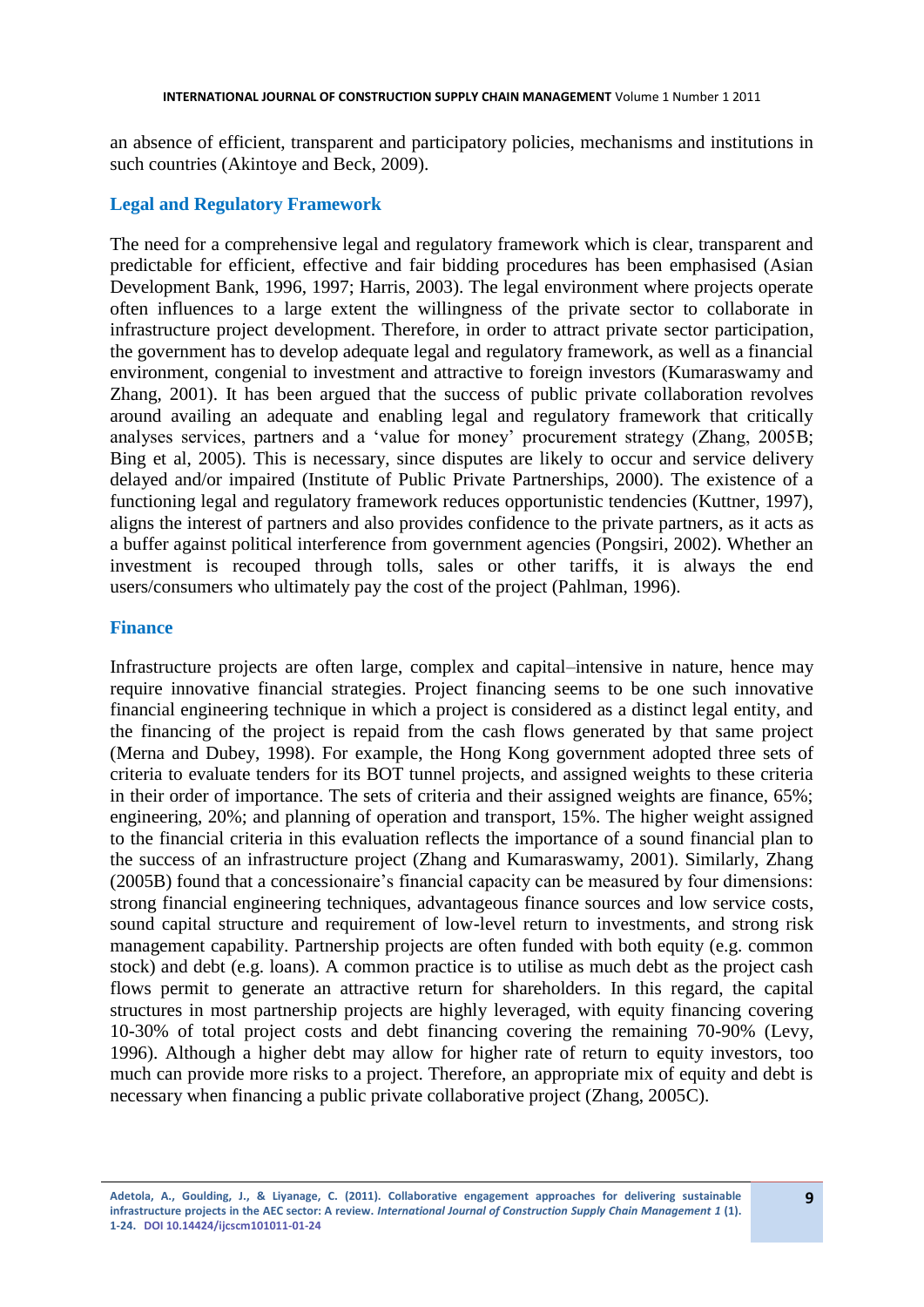### **Technology**

Technology has been defined as the purposeful application of knowledge and information in the design, production and utilisation of goods and services, and in the organisation of human activities (Das and Van de Ven, 2000). Technology is a key tool which can be used to improve the movement of people and goods in order to meet the evolving needs of modern economy and society. For example, intelligent transport systems (ITS) is a technology toolkit involving a systems approach to transport, which facilitates effective infrastructure management and encompasses road safety (European Transport Safety Council, 1999). The Organisation for Economic Cooperation and Development, OECD (2009) classified industries as high, medium and low technology, based on research integrity and the rate of use of technology. In this classification, the road construction industry falls into a low technology category.

Road infrastructure can be described as a large technical system consisting of physical components such as roads, bridges and traffic monitoring equipment which forms a network (Caerteling et al, 2011). It is a public space, used by all, and often controlled by the use of signs, regulations and dynamic route information which are organised to optimise traffic flow. Road infrastructure appears to be a major sector, a vital component for economic activity, and an important contributor to both Gross Domestic Product and employment (OECD, 2008; European Union Road Federation, 2007). Thus a well-established road transport infrastructure is seen as an important precondition for economic growth (Demurger, 2001).

Roads are often grouped into natural surface roads, concrete roads, hot mix asphalt (HMA) roads and roads surfaced with component pavements. However the bulk of road works concerns concrete and HMA surfaced roads. Concrete and HMA are mixed in regional facilities and transported by trucks to the construction site, where they are laid down and finished to the final product. Roads typically have to be produced at the location of use, hence the road construction industry is widely distributed and fragmented. Modern site equipment is well developed and uses high technology components, however, the operatives and site crew are mainly low educated, and often recruited per job (Caerteling et al, 2011; 2008). The majority of roads are owned by the public sector (federal/national, regional/state and local governments), hence, the entrepreneurial environment of the industry is shaped by the public sector procurement policy and practice (Caerteling et al, 2008).

### **Relationships**

The issue of the relationship between public and private investment has been a focus of attention in the literature since the early 1980s, and it is still the subject of considerable controversy (Khan and Reinhart, 1990). Thus the interaction between project participants is often a key factor in project management. Interactive processes include planning, communication, monitoring and control, and project organisation in order to facilitate effective coordination throughout the project life. Inter-organisational conflicts in a construction project most often have adverse effect on project performance (Mohsini and Davidson, 1992). Therefore, the government plays pivotal roles and is responsible in the development and management of partnership projects. The incapability of governments to manage partnership projects may lead to project failure (Kwak, 2002). In this regard, many projects are worth mentioning. In a comparative study of three transportation projects delivered through public private partnerships: the Croydon Tram-link in London, UK; the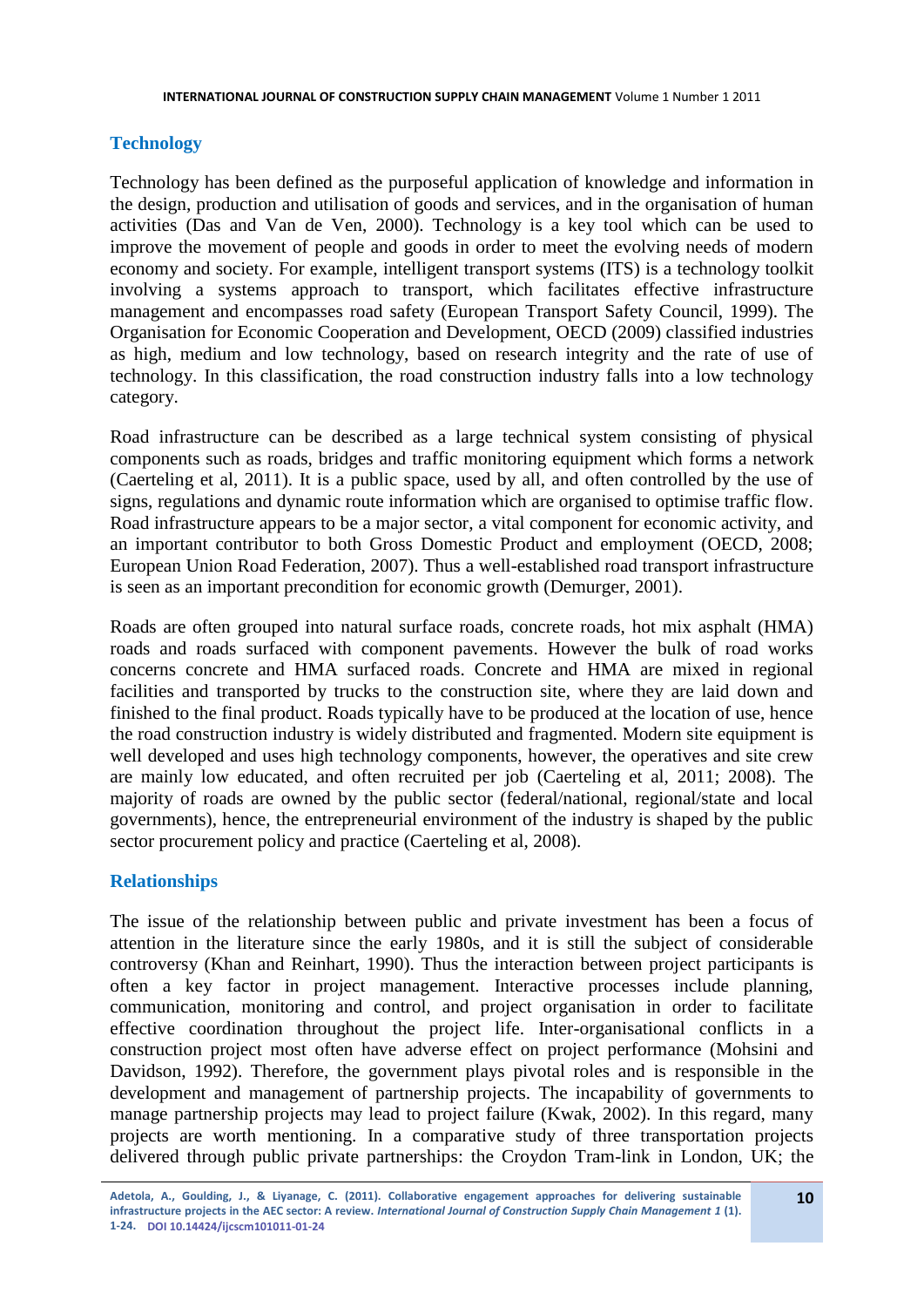State Route 91 Express Toll lanes in Orange County CA, United States; and the Cross City Tunnel in Sydney, Australia; Siemiatycki (2010) observed that key planning documents were made secret and confidential, project construction costs escalated, and traffic volume was overestimated in all the three case studies. Consequently, lawsuits ensued as relationships between the parties deteriorated and all the three concessions were ultimately sold under duress. In this respect, Jacobson and Choi (2008) identified open communication and trust, willingness to compromise and collaborate, and respect as important factors for successful delivery of public private partnership projects. This is supported by Innes and Booher (2004) who emphasised the need for building trust between project stakeholders and resolving conflicts before they become intractable.

The Bangkok Elevated Transport System project, Thailand, was a 60km elevated rail system and a road planned to be constructed through the heart of the capital. Hopewell, the concessionaire, was granted the right to develop  $900,000m^2$  of land along the proposed route in addition to collecting tolls for a concession period of 30years under a BOT arrangement (Kumaraswamy and Zhang, 2001). It was reported that by the end of 1997, only a few piled foundations had been erected, whereas, the first stage of the project ought to have been completed by the end of 1995. This project was ultimately terminated by the Thai Government. The problems leading to the non-realisation of the project include: a sudden request by the government to change from an elevated to an underground scheme following several changes in governments, lack of governmental assistance in resolving the conflicts with a nearby competitive toll-way, and the inability of Thai Government to meet the financial demands of mass transportation (Tam and Leung, 1997). Similarly, the Bangkok Second Expressway System and Bangkok Don Muang Tollway BOT projects in Thailand also failed as a result of immature legal and regulatory system, and the changing foreign investment policy resulting from several changes of government (Tam, 1999).

The World Bank highlights further the reasons why many partnership projects were not delivered. These include: wide gaps between public and private sector expectations, lack of clear government objectives and commitment, complex decision making, poorly defined sector policies, inadequate legal/regulatory frameworks, poor risk management, low credibility of government policies, inadequate domestic capital markets, lack of mechanisms to attract long-term finance from private sources at affordable rates, poor transparency, and lack of competition (Asian Business, 1996). In the failed cases, governments and the endusers/general public (not the private operators) have ultimately shouldered the cost of failure. Project success can be guaranteed if participants work together as a team with predetermined common goals, objectives and defined procedures for collaborative engagement (Larson, 1995). Both the public and private sector partners may need to share a common goal of reducing risk and increasing public procurement certainty, and have the capacity to execute their roles. The roles include the ability to assess costs and needs, the skills to manage and negotiate a public private partnership, and the capacity to monitor and enforce contracts (Zhang, 2005C). Lack of private participants with the capacity to do business also seems to be a significant barrier to the success of public private collaboration (Henderson and McGloin 2004).

# **Trust**

Trust can be described as a firm belief, confidence and hope in the reliability, truth, ability or strength of someone or something. In other words, it is often a firm reliance on the integrity or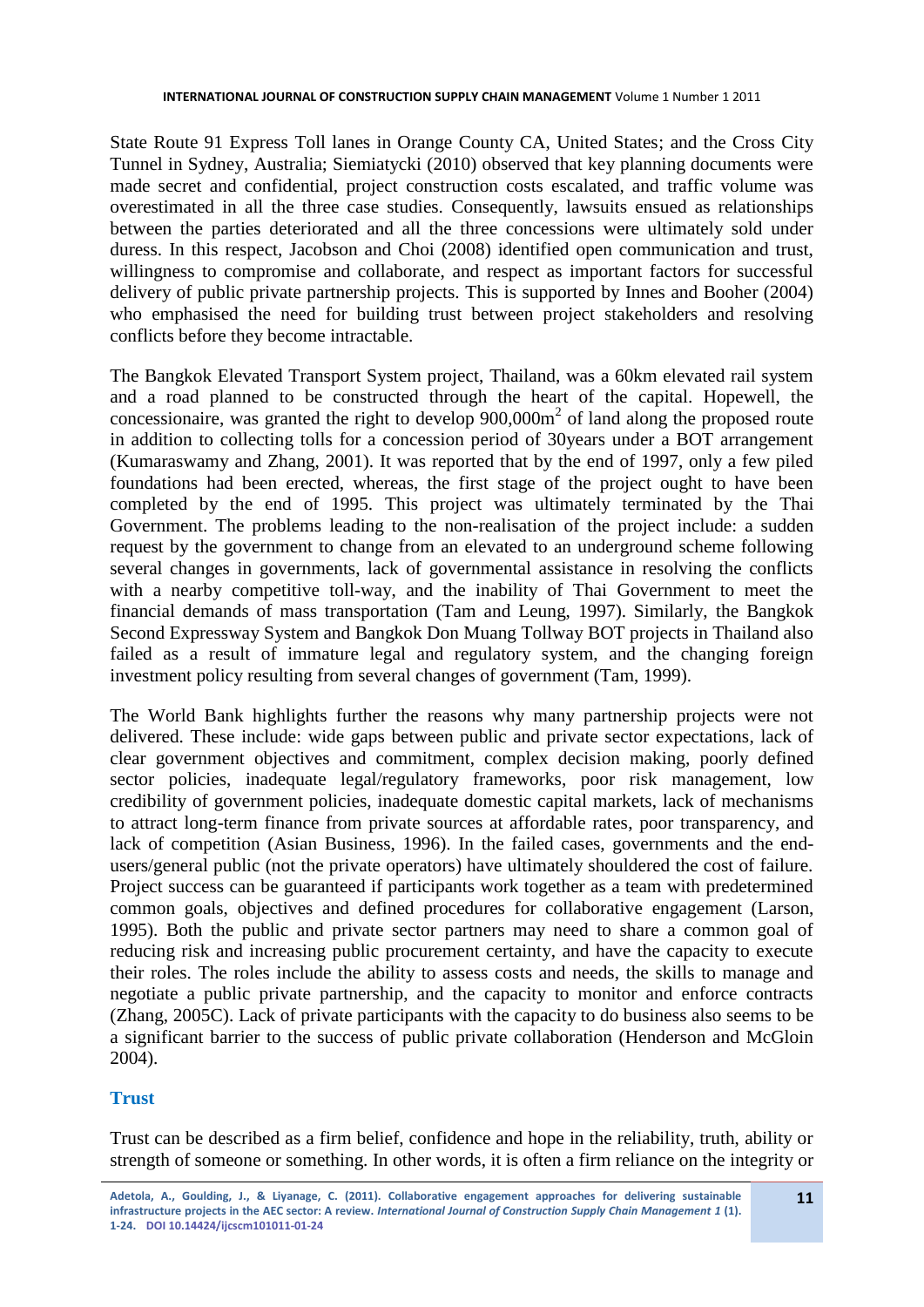character of a person or thing (Bies et al, 1995). Rousseau et al, (1998) defined trust as a psychological state comprising the intention to accept vulnerability based upon positive expectations of the intentions or behaviour of another. In practice, trust could be both an emotional and logical act. Trust could be emotional where an individual exposes his/her vulnerabilities to other people, but believing that such people would not take advantage of his/her openness. It could be logical in a situation where an individual assesses the probabilities of gain and loss, calculates expected utility based on hard performance data, and concludes that the other person would behave in a predictable manner. Trust can be felt hence its associated emotional feelings often include companionship, friendship, love, agreement, relaxation, and comfort (Hosmer, 1995). The predictability of trust allows one to spot and prepare for threats and also make plans to achieve long-term goals. Trust may have to do with being able to predict what other people will do, and what situations will occur. Therefore, relationships and business transactions in most cases revolve around trust in value-exchange, hence, the principle of reciprocity often binds societies together (Kramer and Tyler, 1996).

It has been widely acknowledged that trust is an important hall-mark of effective organisations, and has a number of important benefits for organisations and their members (Bies et al, 1995; Hosmer, 1995; Kramer and Tyler, 1996; Rousseau et al, 1998). Trust often results in more positive attitudes, higher levels of cooperation (and other forms of workplace behaviour), and superior levels of performance (Mayer et al, 1995; Jones and George, 1998). Mayer et al (1995) claimed that individuals' beliefs about another's ability, benevolence and integrity often lead to a willingness to take risk in a relationship. In other words, a higher level of trust in a work partner increases the likelihood that one will take a risk with that partner, and/or increase the amount of risk that is assumed. Therefore, risk-taking behaviour is often expected to lead to enhanced outcomes and higher unit performance in social units such as work groups, collaboration, negotiation, communication and information sharing (Dirks and Ferrin, 2001). Individuals tend to transmit more information with higher fidelity, to a trusted superior or work partner, hence, trust is often a necessary condition for cooperation (Hwang and Burgers, 1997). In this respect, an individual who considers another to be dependable will find it relatively easy to collaborate with that partner, and directs resources towards the group goal without being anxious about the partner's potential behaviour (Dirks and Ferrin, 2001).

Trust theory emphasises three important antecedents of interpersonal trust, these include ability, benevolence and integrity (Mayer et al, 1995). Ability refers to skills, competencies and characteristics relevant to a specific situation, while benevolence encompasses loyalty, receptivity and care. Integrity involves adherence to acceptable set of principles such as consistency, fairness, reliability, openness and general value congruence. There is a real issue to avoid the 'blame culture' (Khalfan et al, 2007) as the impact of trust can have a positive impact on project outcomes (Laan et al, 2011).

# **Market Maturity**

Since year 1992 to date, it appears there has been an increased and significant use of publicprivate collaboration to procure infrastructure services in both developed and developing countries. The maturity and sophistication within international markets also seem to be at different stages of development. Today, the UK has been recognised as the most active market in the world for public-private collaboration with well developed institutional, legal, regulatory and business structure to support the expansion of this strategy (Deloitte, 2006).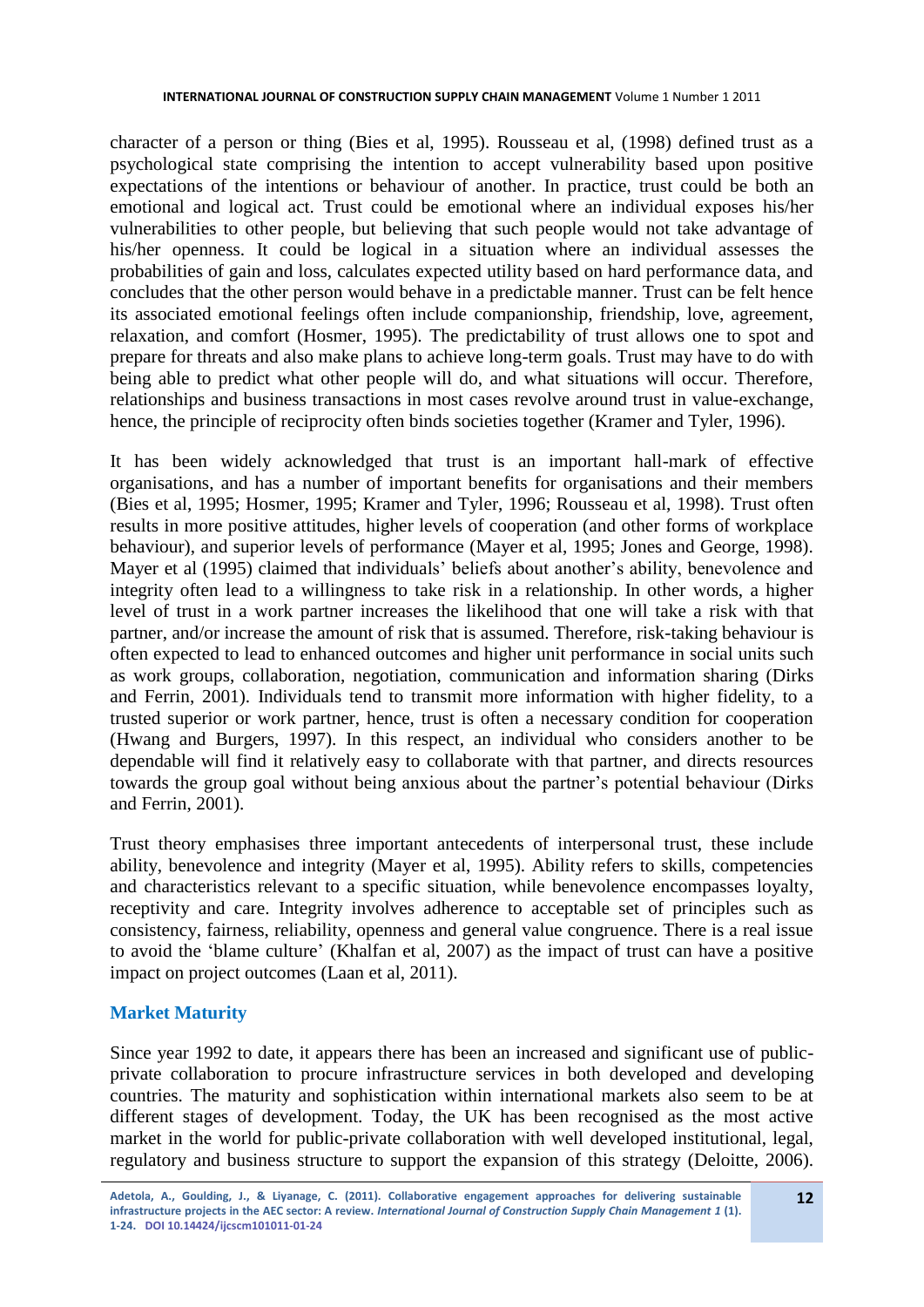Additionally, the UK is considered to have the most expansive project portfolio in terms of both the diversity of infrastructural provision as well as innovative application of the collaborative model. This is closely followed by Australia with vast experience, substantial institutions and record of numerous road transport infrastructure projects being delivered in the New South Wales through the design-build-finance-operate (DBFO) collaborative approach (Siemiatycki, 2010). Partnerships UK (2007) claimed that the diversity of PFI/PPP application across government departments has created an intellectual family within the UK in respect of partnership based procurement, encompassing a market of experienced suppliers and advisors as well as a robust contractual framework. The range of contractors and service providers appear diverse and includes construction contractors, hard facility management (FM) contractors and soft FM contractors. Hard FM contractors typically provide utilities management and asset maintenance, while soft FM contractors deliver services such as security, cleaning, catering and help desk operations (Royal Institute of Chartered Surveyors, RICS, 2011).

Similarly, other countries such as Ireland, Spain, Canada, France, USA and China seem to be well placed, on what Deloitte (2009) referred to as the 'market development curve' for transportation sector. The UK, Australia and Canada are often considered amongst the most mature and transparent collaborative global markets, even though they differ considerably in terms of regulatory frameworks, scope and volume of collaborative projects, infrastructuraltarget and duration of the tender process. India and the USA seem to have witnessed substantive growth in the application of PPPs as a method of infrastructure procurement over the last five years (2006-2010). Both countries are rated as 'emerging' markets in the context of collaboration. The partnership markets in the USA and India seem to represent a wholesome learning environment in terms of the challenges that must be overcome in order to facilitate continued growth as well as enhancing market maturity and sophistication. The markets in both India and the USA appear to offer the opportunity to transfer knowledge in terms of innovative application and risk-shift mechanisms (RICS, 2011).

For a country to move up the market maturity curve, it may be required that she expands and develops her market capacity, involving the execution and management of innovative partnership models and financial structures. However, public sector institutions in developing countries have been reported to be weak, have poor economic resource base, and inadequate regulatory framework. In similar vein, the private sector has been described as young, inexperienced and probably lacks the resources (financial, technical, managerial capabilities and innovative competencies) to effectively collaborate (Charles, 2006). The inability of the private sector to secure fund to finance essential infrastructural provision due to current global financial crisis attracted national government interventions. For example, Canada created the Canada Fund, the UK government established the Infrastructure Finance Unit (IFU) while the French and Australian governments launched federal guarantees on partnership projects. These interventions are expected to stimulate the partnership market, generate construction sector employment, contribute to wider economic growth and instil greater confidence in collaborative model, most especially within the banking sector (RICS, 2011).

### **Skills/Competence**

Projects are often managed by people who probably have to make decisions and enforce procedures that might affect other people. Managing even a small project may require careful attention to details and the ability to anticipate possible problems. Therefore, management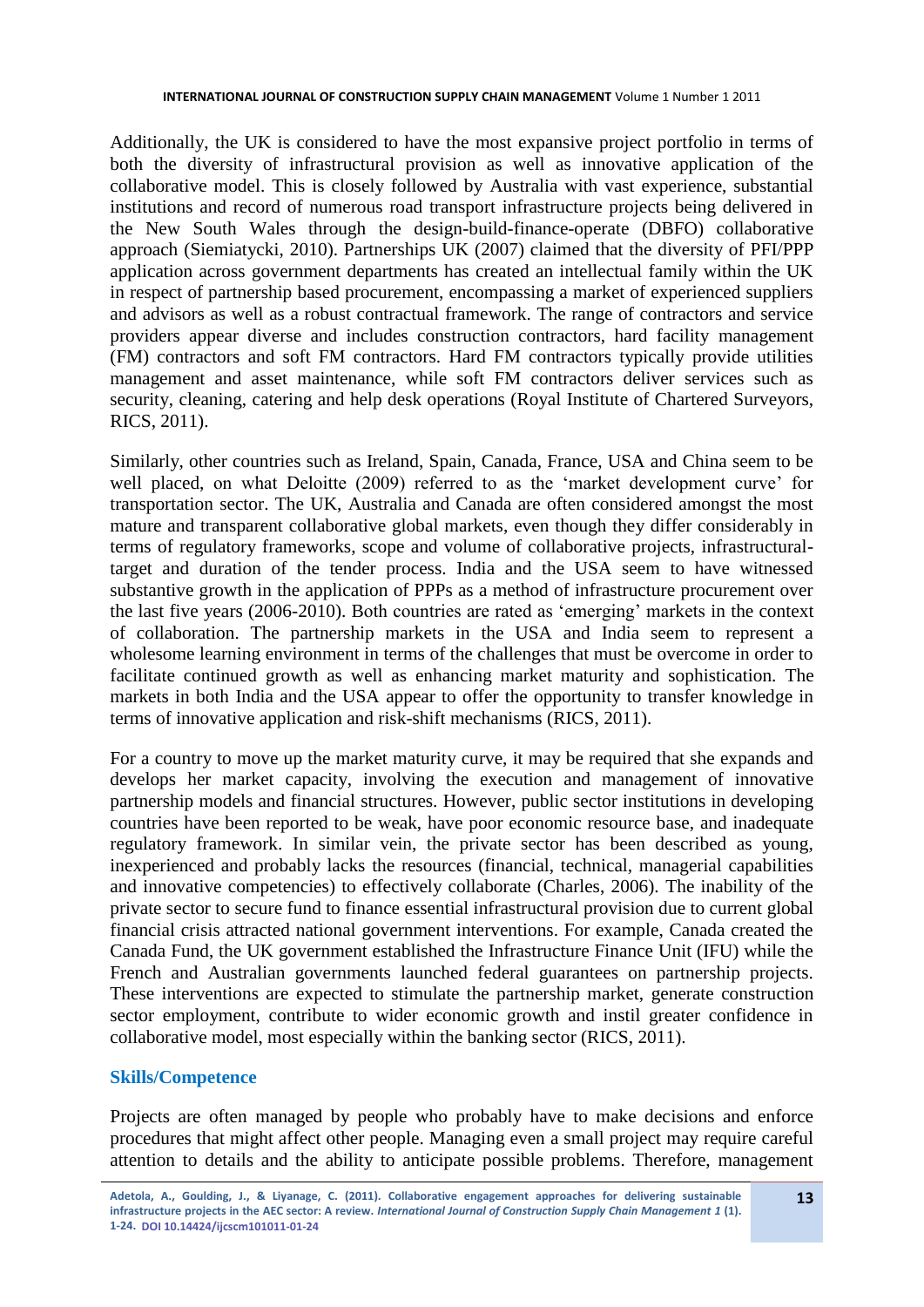skills, principles and competencies may be necessary in order to keep track of all the activities and issues associated with infrastructure project implementation and execution. These skills and principles may include planning, organising, controlling, coordinating, motivating, communicating, procuring, leading, delegating and negotiating (Fayol, 1949). Project management tends to apply these skills and techniques to the organisation and control of all aspects of every project in order to optimise the use of resources to produce a well designed, soundly constructed, functional and financially viable facility that will satisfy the clients' requirements of quality, purpose, safety, cost and time budget, and future maintenance (Chartered Institute of Building, 2010).

### **Communication**

Project communication management has been described as the knowledge area that employs the process required to ensure timely and appropriate generation, collection, distribution, storage, retrieval and ultimate disposition of project information (Project Management Institute, 2002). Management often relies on clear communications, and the ability to pass thoughts, ideas, information and instructions quickly and effectively between people with different technical skills and interest. Effective communications may occur in two ways, informal and formal. Informal telephone conversations, oral or face to face communications may be necessary for establishing personal relationships, for the speedy and effective resolution of problems, and for deciding upon courses of action. Yet, formal communications might be required to ratify the decisions made informally, to record the main reasons for a decision, and to communicate relevant information to people who probably were not involved in decision-making (Cleland and Gareis, 2006). In this respect, many of the reports and procedures such as application for funds, certification and payments, periodic reports and financial accounts of a project are prepared in a well-established standard way in order to avoid ambiguity and reduce the risk of dishonest manipulations. Project drawings, specifications, bill of quantities, schedules, articles of agreement and other contract documents may be regarded as forms of formal communications (Project Management Institute, 2010).

### **STRATEGIES FOR DELIVERING SUSTAINABLE INFRASTRUCTURE PROJECTS**

The World Commission on Environment and Development (1987) defined sustainable development as development that meets the needs of the present without compromising the ability of future generations to meet their own needs. The complex and evolving nature of risks involved in partnerships and the large numbers of project stakeholders make it both necessary and expedient to adopt relational contract approaches in order to secure a sustainable product and service (Kumaraswamy and Zhang, 2003). Thompson and Sanders (1998) observed that the benefits of relational approaches increase with a progression of teamwork attitudes from competition, through cooperation to collaboration and finally coalescence. Under coalescence, the project team members work as a virtually seamless team. In effect, value for money is often realised because costs are shared, economies of scale and synergies are achieved while decision making is shortened due to cooperation between partners (Klijn and Teisman, 2000; Ke et al, 2009). In this respect, MacNeil (1974) traced the development of contracts from traditional 'classical' through 'neoclassical' to 'relational'. Classical contracting approaches are often characterised by segregated teams, adversarial contracts, a blame culture and short-term focus; while relational contracting approaches on the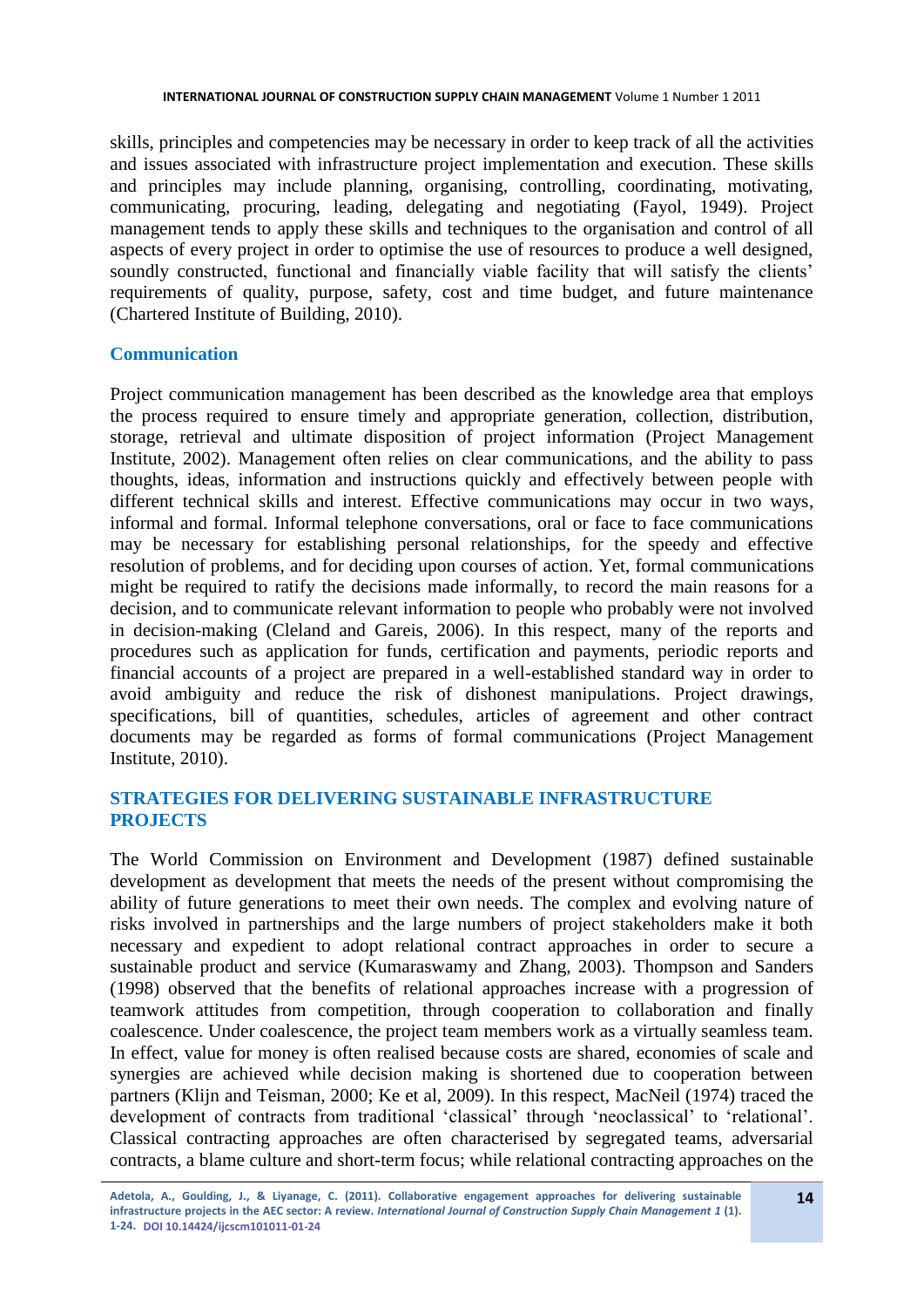other hand, are characterised by integrated teams, joint risk management, sustainable relationships and a longer-term focus.

Furthermore, relational contract principles seem to provide a sound basis for harmonising relationships between the contracting parties, thereby reducing areas of disagreements and lubricating transactional frictions. This is made possible by focussing on common objectives, adopting cooperative and collaborative approaches, and introducing compatible and useful processes over and above classical contracting practices and principles (MacNeil, 1978). Relational contract approaches often engender proactive project delivery modalities by fostering cooperation between project team members with a longer-term mind-set, and focussing team efforts on whole-lifecycle performance and sustainable infrastructure. Thus, 'tension' is reduced between the public and private sector participants, thereby facilitating integrated team-work with a long time horizon (Rahman and Kumaraswamy, 2002).

### **DISCUSSION**

The long-term nature of public private collaboration might allow trust to grow and consolidate among project team members, just as an effective partnership seems to be a way of integrating the public and private sectors which often bring the benefit of private sector expertise and experience to bear on public sector management. A good interaction between project participants might be paramount in project management. In this regard, Kummaraswamy and Zhang (2003) suggested the need to identify the degree of trust and mutual credibility of the parties in relationships. Moreover, high levels of trust often enable relationships to be built up faster and better, while the tendencies of one party to default on agreements, exploit loopholes or let down another party would be minimal. For example, performance specifications which clearly state the desired end results of projects are increasingly used in all infrastructure construction works. However, since the specifications are always silent on construction methods, disputes could arise as a result of different interpretations of end results which would require sound and a long-term 'relational understanding' solution.

Furthermore, relational approaches appear to be useful in pooling the resources of project stakeholders towards win-win scenarios, that can extend beyond a single project (e.g. in framework agreements and term contracts), and also benefit from a longer-term view (e.g. by focussing on sustainable infrastructure). While contractual arrangements attempt to cover all foreseeable eventualities, relational approaches are also crucial for developing relationally integrated teams that can respond rapidly and efficiently to unforeseen risks as well as technological and socio-economic developments during the life span of the infrastructure.

The need for appropriate identification, classification and allocation of risk is also espoused in the extant literature. Joint risk management, according to Rahman and Kumaraswamy (2002) often ensures clear and equitable allocation of all foreseeable risks, along with relational contract based adjustment mechanisms for addressing any unforeseen events and changes during contract execution. Furthermore, the seminal literature also emphasised the role and importance of having an equitable legal and regulatory framework. This framework should explain the changed roles (or redefined roles) of government, from providing and delivering services directly, to facilitating and regulating private sector service provision. The framework is necessary to protect public interest, check abuses, enhance capacity and promote public private collaboration. The private sector will only invest in a project where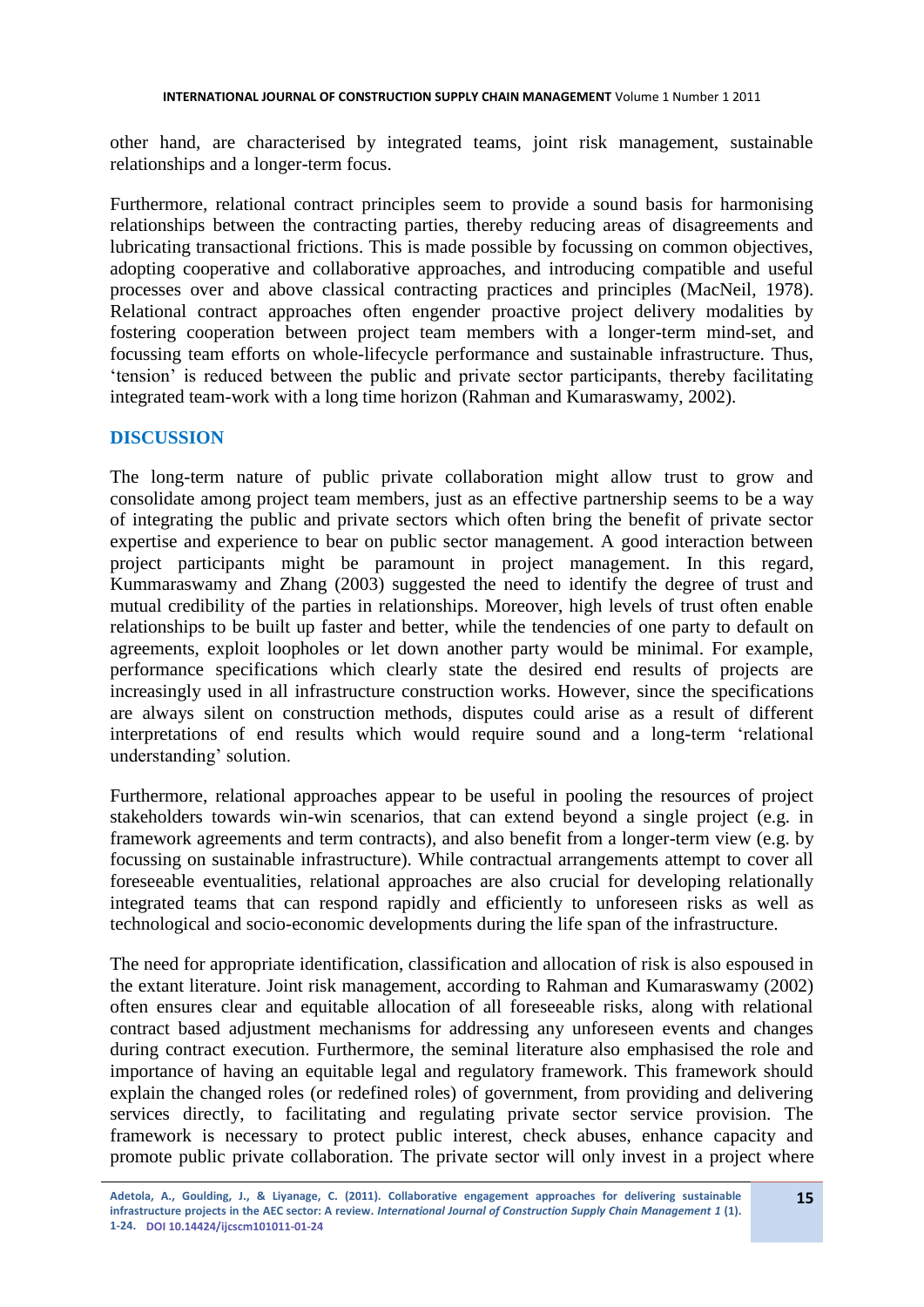there is an assurance that it would certainly make an adequate profit. It was a consensus of opinion by all scholars that the private sector has the technical, financial, managerial and entrepreneurial capacity to invest in, and turn-around public infrastructure projects. For simplicity, 10 core themes have been identified; these being the most commonly cited issues in this subject area. An outline of seminal literature on these core themes is given in Table 1.

| Table 1: Seminal Literature on Public-Private Sector Collaboration |  |  |
|--------------------------------------------------------------------|--|--|
|--------------------------------------------------------------------|--|--|

| <b>Core drivers</b>                             | <b>Authors</b>                                                                                                                                                                                                                                                                                                                                                                                                                                                                                                                                                                                            |
|-------------------------------------------------|-----------------------------------------------------------------------------------------------------------------------------------------------------------------------------------------------------------------------------------------------------------------------------------------------------------------------------------------------------------------------------------------------------------------------------------------------------------------------------------------------------------------------------------------------------------------------------------------------------------|
| <b>Relationships</b>                            | Khan and Reinhart 1990; Mohsini and Davidson 1992; Kwak 2002; Siemiatycki 2010;<br>Jacobson and Choi 2008; Innes and Booher 2004; Tam and Leung 1997; Larson 1995; Ke et<br>al 2009; Klijn 2000; Erridge & Greer 2002; Ysa 2007; Zhang and Kumaraswamy 2001;<br>Zhang et al 2002, 1998; Zhang 2004, 2005C; Henderson and McGloin 2004; Abdul-Aziz<br>2001; Chan et al 2003; Wang et al 1998, 1999, 2000; Wang and Tiong 1999, 2000; Ling<br>2004; Khan and Reinhart 1990; Asian Business 1996                                                                                                             |
| <b>Trust</b>                                    | Bies et al 1995; Rousseau et al 1998; Hosmer 1995; Kramer and Tyler 1996; Mayer et al<br>1995; Khalfan et al 2007; Laan et al 2011; Jones and George 1998; Dirks and Ferrin 2001;<br>Hwang and Burgers 1997; Banks 2005; Rhaman and Kumaraswamy 2002; Kumaraswamy<br>and Zhang 2003; MacNeil 1974; 1978; Thompson and Sandars 1998; World Commission on<br>Environment and Development 1987; Spackman 2002; World Bank 2008; Mohsini and<br>Davidson 1992; Siemiatycki 2009; Larson 1995; Tang et al 2010                                                                                                 |
| <b>Risk Allocation</b>                          | Ward and Chapman 1991; Edwards 1995; Flanagan and Norman 1993; Woodward 1997;<br>Charoenpornpattana and Minato 1997; Merna and Smith 1996; Li et al 2005; Abednego and<br>Ogunlana 2006; Li et al 2005,1999; Shen et al 2006; Akintoye et al 2000, 1998; Sheu and<br>Akintoye 2010, 2009; Li and Tong 1999; Schaufelberger and Wipadapisut 2003; Mustafa<br>1999; Zayed and Chang 2002; Lam and Chow 1999; Bing 2005; Dixon 2005; Regan 2005;<br>Canakci 2006; Asian Business 1996; Tam 1999; Macdonald 2000; Grimsey 2002;<br>Henderson 2004; Tang et al 2010; Rahman and Kumaraswamy 2002; Zhang 2005 A |
| <b>Legal and Regulatory</b><br><b>Framework</b> | Asian Development Bank 1996; 1997; Harris 2003; Birgonul and Ozdogan 1998; Canakci<br>2006; Asian Business 1996; Tam and Leung 1997; Larson 1995; Kumaraswamy and Zhang<br>2001; Zhang 2005B; Bing et al 2005; Institute of Public Private Partnership 2000; Kuttner<br>1997; Pongsiri 2002; Tam 1999; Kanter 1994; Shalakany 1996; Tang et al 2010; Pahlma<br>1996                                                                                                                                                                                                                                       |
| Communication                                   | Project Management Institute 2002, 2010; Cleland and Gareis 2006; Jacobson and Choi<br>2008; Innes and Booher 2004; Siemiatycki 2009; Tam and Leung 1997; Asian Business<br>1996; Tam 1999; Kumaraswamy and Zhang 2003; Samii et al 2002; Regan 2005; Tang et al<br>2010; Asian Business 1996; Jamali 2004                                                                                                                                                                                                                                                                                                |
| <b>Technology</b>                               | Das and Van de Ven 2000; European Transport Safety Council 1999; Organisation for<br>Economic Cooperation and Development 2008, 2009; Caerteling et al 2008, 2011; European<br>Union Road Federation 2007; Demurger 2001; Freeman 2007; Estache et al 2005;<br>Kumaraswamy 1998; Chen 2002; Li 1998; Tang et al 2010; Akintoye et al 2001                                                                                                                                                                                                                                                                 |
| <b>Skills/Competence</b>                        | Chartered Institute of Building 2010; Fayol 1949; Kumaraswamy 1998; Birgonul and<br>Ozdogan 1998; Tam 1999; Tang et al 2010; World Bank 2008                                                                                                                                                                                                                                                                                                                                                                                                                                                              |
| <b>Finance</b>                                  | Merna and Dubey 1998; Zhang and Kumaraswamy 2001; Zhang 2005B; Zhang 2005C;<br>Levy 1996; Akintoye et al 2003; Norwood and Mansfield 1999; Huang and Chou 2006;<br>Saunders 1998; Kumaraswamy 1998; Tam and Leung 1997; Asian Business 1996;<br>Rondeinelli 2004; Asian Development Bank Report 1996; Tang et al 2010; Liddle 1997;<br>Pongsiri 2002; Pahlma 1996                                                                                                                                                                                                                                         |
| Globalisation/Collaboration                     | McGrew 1992; European Commission's Directorate-General for Energy and Transportation<br>2006; Collin 1998; Grant 1996; Yakowenko 2004; National Economic Development Office<br>1986; Gomez-Ibanez 1996; Sclar 2001; Grimsey and Lewis 2005; Liu and Cheah 2009; Tam<br>1999; Kumaraswamy 1998; Kumaraswamy and Morris 2002; Akintoye and Beck 2009;<br>Mytelka 2000                                                                                                                                                                                                                                       |
| <b>Market Maturity</b>                          | Deloitte 2006, 2009; Siemiatycki 2010; Partnerships UK 2007; Royal Institute of Chartered<br>Surveyors 2011; Charles 2006; Asian Business 1996; Henderson and McGloin 2004;<br>Rondeinelli 2004; Woodward 1997; Charoenpornpattana and Minato 1997                                                                                                                                                                                                                                                                                                                                                        |

The severity of the current global financial crisis is underscored by the collapse of large financial institutions which constitute the pillars of the global economy. Other consequences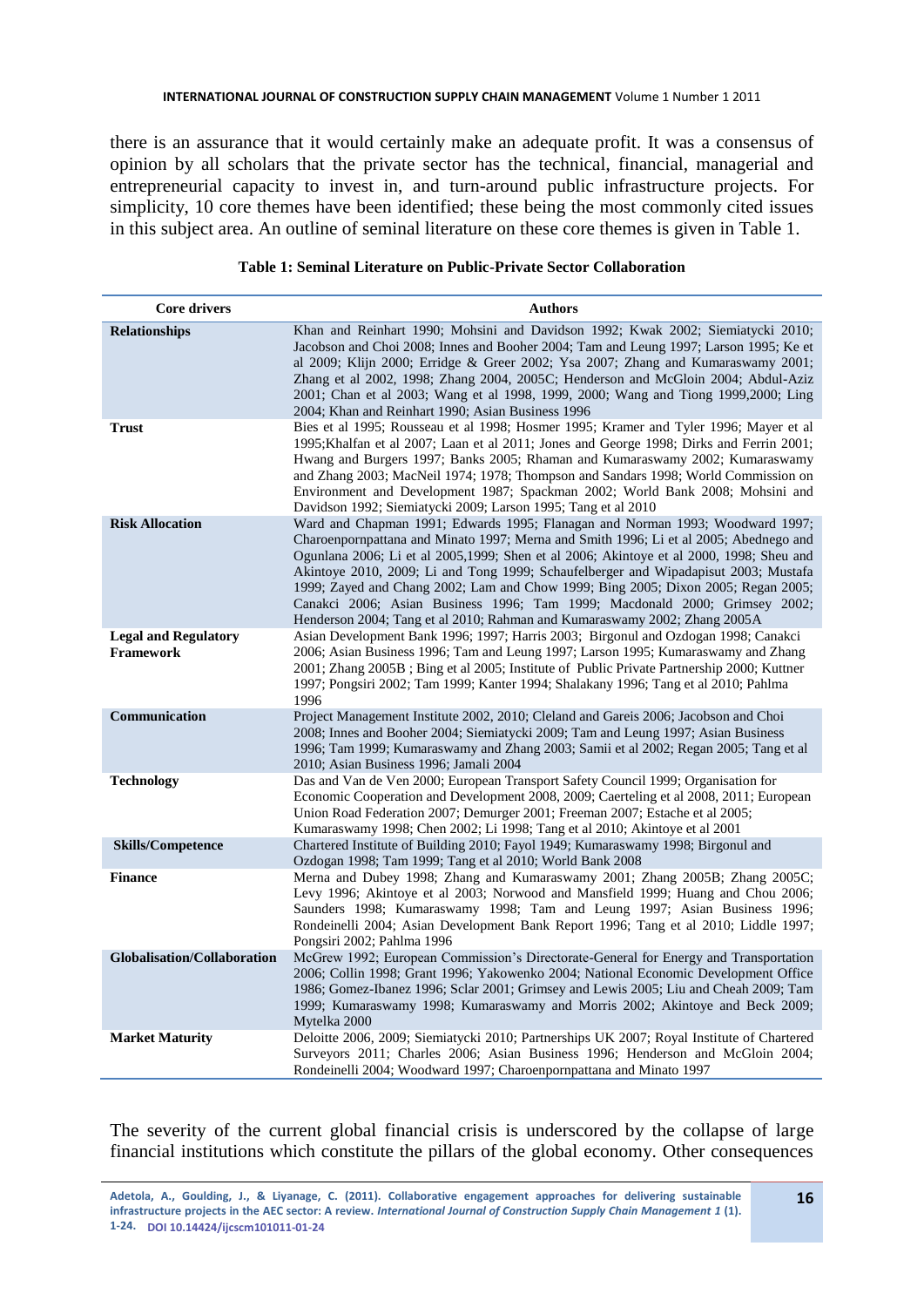of the global economic meltdown are negative economic growth, growing unemployment, rising inflation and crashing stock markets. Collaborative engagement approaches for delivering sustainable infrastructure might be alternative strategies for cushioning the effects of the global recession. This approach may re-define the role of government in infrastructure provisioning, transforming its status from a provider to that of an enabler and regulator. This shift in the method of infrastructure delivery underscores the realisation that the traditional approach probably is no longer sustainable in the face of the dwindling resources of the state and inefficiency in the public sector. A new and increasingly popular strategy of social service delivery with global endorsement, brings to the fore the need for private sector participation in the management of infrastructure both in terms of providing the needed huge capital, and injecting greater efficiency into the operation of public utilities. The attributes, motive, interest and operational strategies of the private sector often differ from that of the public sector. For example, the goal of the public sector is to provide equal social welfare services to the citizens, while the private sector on the other hand aims at maximising profit on investment. These conflicting objectives often create push-pull forces between the two sectors as shown in Figure 1.



**Figure 1: Equilibrium of Push-Pull forces between public and private Sectors** 

This framework would allow stakeholders (Public and Private sectors) to partner/work together and share risks, responsibilities, resources, rewards, skills and assets in order to deliver sustainable infrastructure for the general public. The framework is a mechanism that would lower divergences in interests and foster cooperation.

# **CONCLUSION**

The provision of infrastructure services is a critical factor for economic growth and contribution to GDP. For example infrastructure, is the capital stock that provides public goods and services, the provision of which acts as a formal conduit for leveraging economic and market drivers. Through traditional procurement systems, the government/public sector builds or purchases a physical asset, retains ownership, and operationalises these (along with the associated risks) to deliver the required service. In this respect, extant literature is now highlighting the importance of embracing new collaborative engagement approaches to effectively share and manage risks and rewards.

Given these developments, private investment through an array of models is increasingly playing an important role in public infrastructure services development in particular.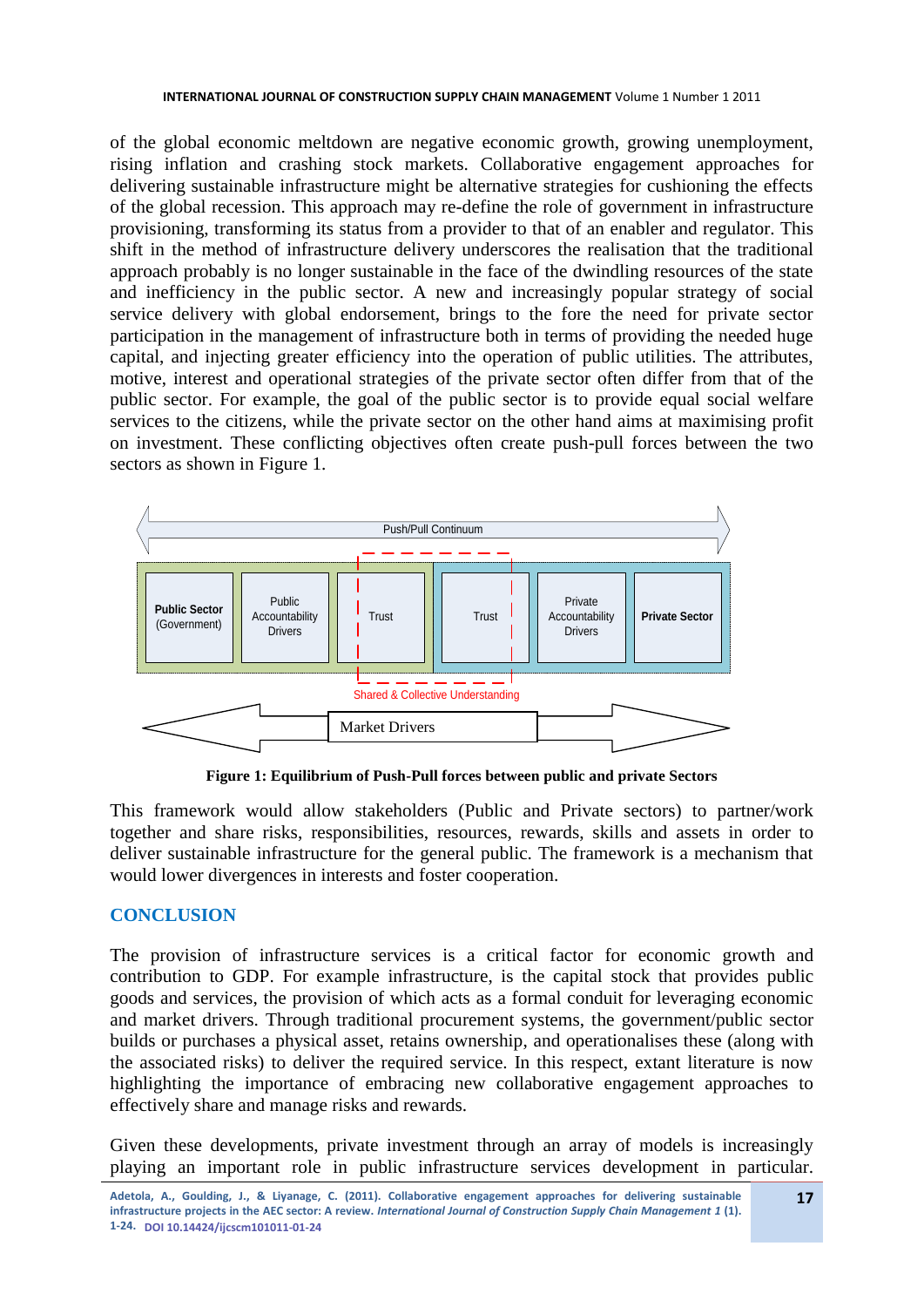Moreover, private sector on the other hand seems to be well placed in providing bespoke skills and services to deliver infrastructure needs. Notwithstanding this, it is advocated that an important 'ingredient' in collaborative arrangements is that of trust. Building and developing trust through effective communication between project participants is often cited as being crucial to project success. Given this, Public-Private sector collaboration can be used to leverage a unique 'esprit de corps' to deliver customer satisfaction, 'value for money' and win-win positions.

This paper identified relationships, trust, risk allocation, legal and regulatory framework, communication, technology, finance, skills/competence, globalisation/collaboration and market maturity as the 10 vital areas that impinge upon collaborative arrangements. These areas need to be appropriately captured, managed and aligned to existing business models to successfully deliver sustainable infrastructure projects. Research findings underpin the need to support these 10 core drivers through some formal model/framework. Thus the implications from this research advocate the need to capture and prioritise both cognate and non-cognate drivers in order to assess the magnitude of the 'push-pull' continuum identified in Figure 1.

Whilst from an epistemological perspective it is acknowledged that contextual positioning and regional (country-specific) conditions/constraints may influence and govern the operationalisation of this model/framework. These 10 factors can be considered as bounded variables which impact upon generalisability and repeatability.

#### **REFERENCES**

- Adetola, A. E., & Ogunsanmi, O.E. (2006) Demand for project managers in the Nigerian construction industry. *The Quantity Surveyor, Journal of the Nigerian Institute of Quantity Surveyors, 54*(1), January - March , 13-17.
- AECOM. (2005). Synthesis of public-private partnership projects for roads, bridges and tunnels from around the World: 1985-2005. Washington DC: US Department of Transportation, Federal Highway Administration.
- Ahmed, R., & Donovan, C. (1992). Issues of infrastructure development: A synthesis of the literature. Washington, DC: International Food Policy Research Institute.
- Akintoye, A., and Beck, M. (2009). *Policy, finance, and management for public-private partnerships*. Wiley-Blackwell, West Sussex, United Kingdom.
- Akintoye, A., Beck, M., Cliff, H., Chinyio, E., & Asenova, D. (2001). The financial structure of private finance initiative projects. Proceedings of the 17th ARCOM Annual Conference, Salford. 1. 361-369. September.
- Asian Business. (1996). *Special report on Asia's infrastructure boom*, March 1996, Pp. 60-69.
- Asian Development Bank. (1997). *Technical assistance for legal training in BOT/ BOOT infrastructure development.* Technical Assistance Report: People's Republic of China 30150, Asian Development Bank
- Asian Development Bank. (1996). *Technical assistance to the People's Republic of China for BOT Changsha power projects.* Technical Assistance Report: Peoples Republic of China 30063, Asian Development Bank
- Babalakin, B. (2008). *Developing and improving air traffic into Africa*. Proceedings of the 2008 US-Africa Infrastructure Conference. Washington DC: Bi-Courtney Limited.
- Banks, B. (2005) Australian PPP survey- Issues facing the Australian PPP market, Ernst and Young, Sydney, Australia

**Adetola, A., Goulding, J., & Liyanage, C. (2011). Collaborative engagement approaches for delivering sustainable infrastructure projects in the AEC sector: A review.** *International Journal of Construction Supply Chain Management 1* **(1). 1-24. DOI 10.14424/ijcscm101011-01-24**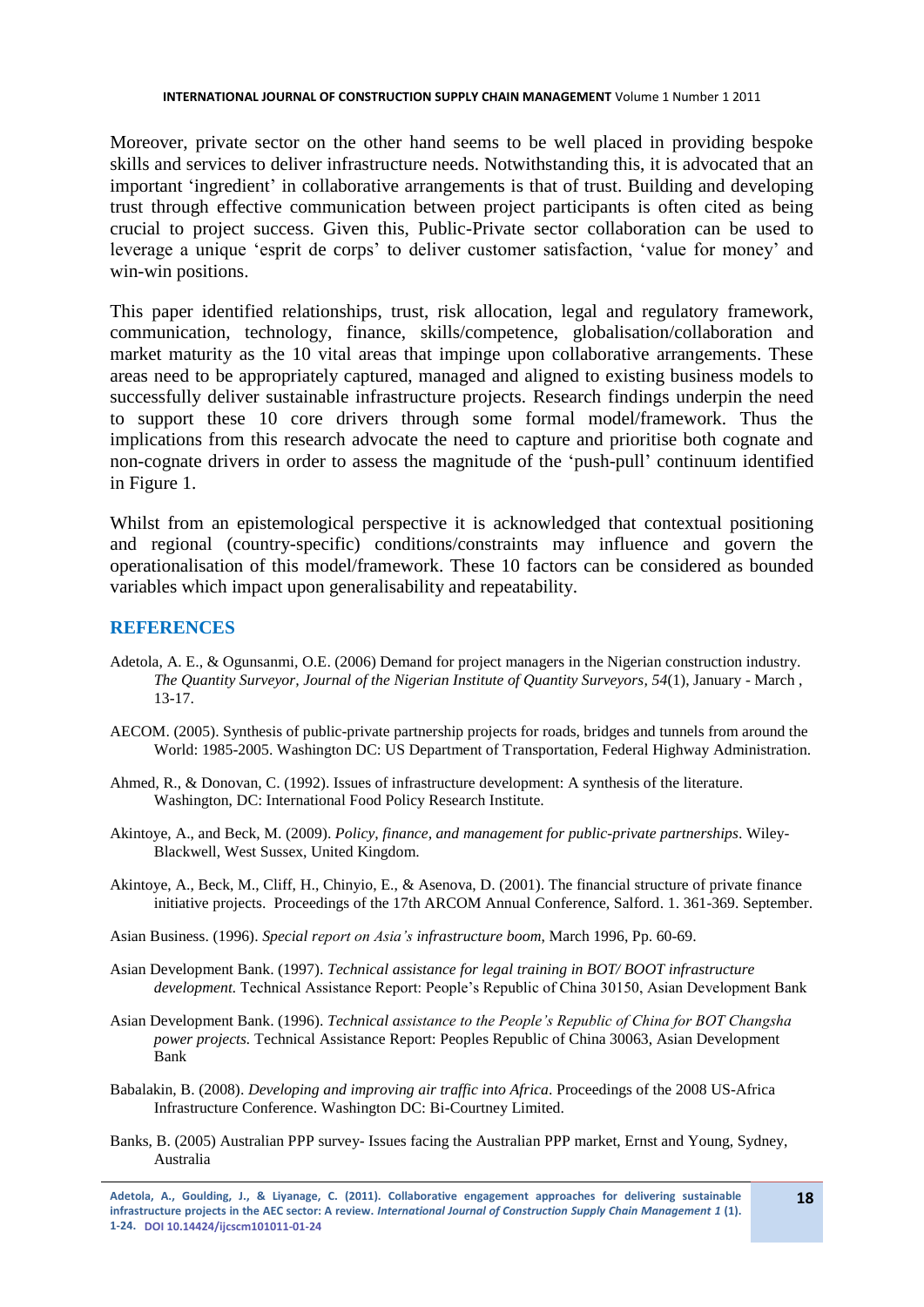- Bies, R., Sheppard, B., & Lewicki, R (1995) Research on negotiations in organisations. *Journal of Applied Psychology, 5*. 15-22.
- Bing. L., Akintoye, A., Edwards, P. J., & Hardcastle, C. (2005). The allocation of risk in PFI/PPP construction projects in the UK. *International Journal of Project Management*, *23*(1), 25-35.
- Binns, T., & Nel, E. (1999). Beyond the development impasse: the role of local economic development and community self-reliance in South Africa. *The Journal of Modern African Studies*, *37*(3), 389-408.
- Birgonul, M. T., & Ozdogan, I. (1998). A proposed framework for governmental organization in the implementation of Build-Operate-Transfer model. Proceedings of the 1998 ARCOM Conference. 517- 526.
- Boeuf, P. (2003). Public private partnership for transport infrastructure projects. ECMT-EC-UNECE-EIB Seminar - Transport Infrastructure Development for a wider Europe.
- Button, K. (2002) Effective infrastructure policies to foster integrated economic development. Paper presented at the Third African Development Forum, Addis Ababa, March.
- Caerteling, J.S., Halman, J.I.M., & Doree, A.G. (2008). Technology commercialisation in road infrastructure: How government affects the variation and appropriability of technology. *Journal of Product Innovation Management, 25*(2), 143-161.
- Caerteling, J.S., Benedetto, C.A.D., Doree, A.G., & Halman, J.I.M. (2011). Technology development projects in road infrastructure: The relevance of government championing behaviour. *Technovation, 31,* 270-283.
- Canakci, I.H. (2006). *The speech of the treasury Undersecretary*. Proceedings of the International Public-Private Partnerships Conference. Ankara, Turkey.
- Chambers, R. (1995) Poverty and livelihoods: whose reality counts? *Urbanization and Development*, *7*(1), 173- 204.
- Chambers, R. (1997). *Whose reality counts? Putting the first last*. London. Intermediate Technology Publications.
- Charles, N. (2006). Public Private Partnerships as modes of procuring public infrastructure and service delivery in developing countries: Lessons from Uganda. Proceedings of the International Public Procurement Conference. 693-710. 21-23 September.
- Charoenpornpatana, S., & Minato, T. (1997). Privatisation-induced risks: State-owned transportation enterprises in Thailand. In: Ogunlana, S.O. (Editor). *Profitable Partnering in Construction Procurement*. Joint Symposium of the CIB W92 (Procurement Systems) and CIB TG 23 (Culture in Construction). 429-439.
- Chartered Institute of Building. (2010). *Code of practice for project management for construction and development*. 4th Ed. UK. Wiley-Blackwell.
- Cleland, D.I., & Gareis, R . (2006). *Global project management handbook*. McGraw-Hill Professional.
- Collin, S. (1998). In the twilight zone: A survey of public-private partnerships in Sweden. *Public Productivity and Management Review,21*(3), 272-283.
- Das, S.S., & Van de Ven, A.H. (2000). Competing with new product technologies: A process model of strategy. *Management Science, 46*(10), 1300-1316.
- Deloitte, R. (2006). *Closing the infrastructure gap: The role of public-private partnerships*. London. Deloitte Development LLP.
- Deloitte, R. (2009). *Closing the infrastructure gap: The role of public-private partnerships*. (July) London. A Deloitte Research Study.

**Adetola, A., Goulding, J., & Liyanage, C. (2011). Collaborative engagement approaches for delivering sustainable infrastructure projects in the AEC sector: A review.** *International Journal of Construction Supply Chain Management 1* **(1). 1-24. DOI 10.14424/ijcscm101011-01-24**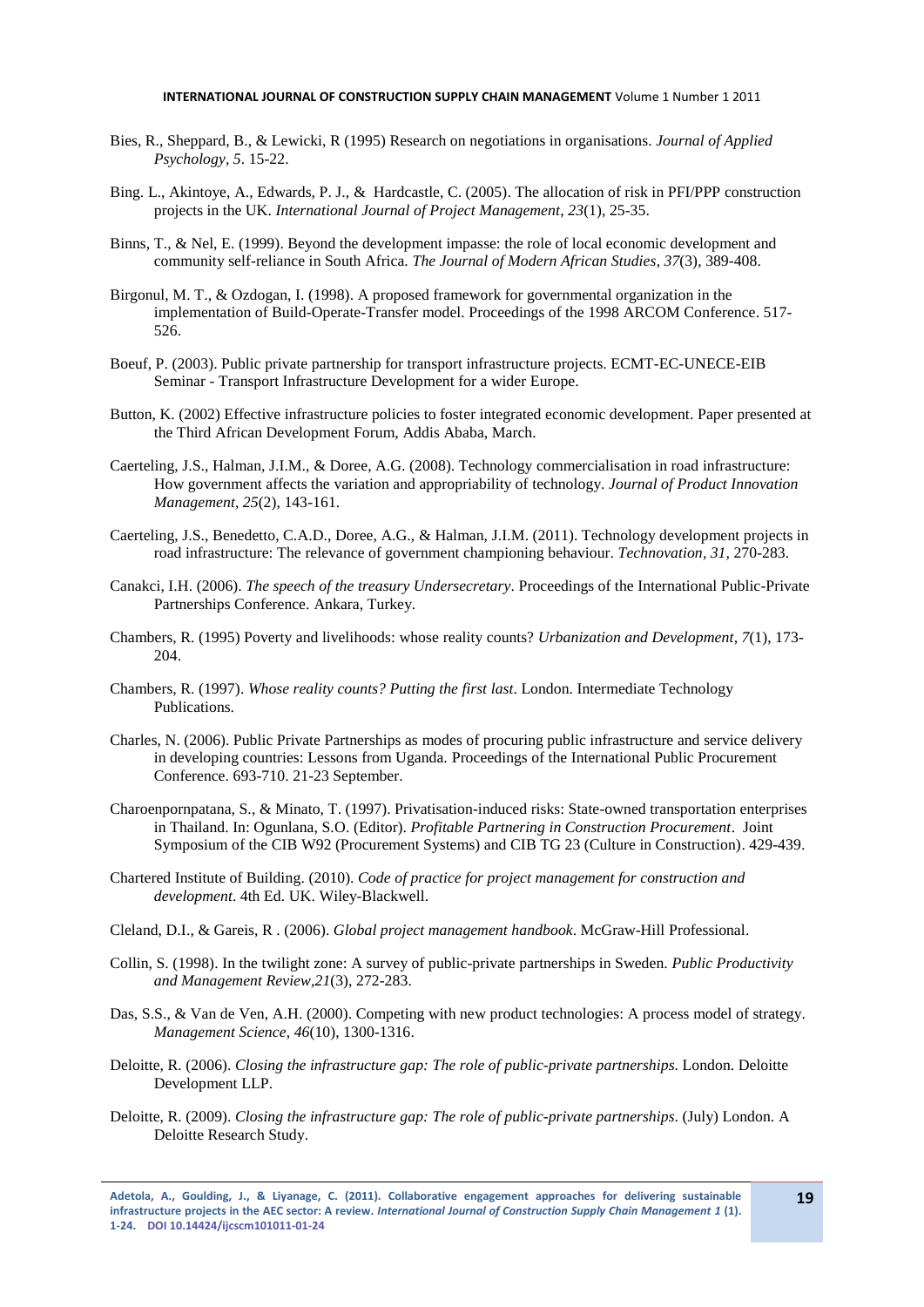- Demurger, S. (2001). Infrastructure development and economic growth: An explanation for regional disparities in China? *Journal of Comparative Economics ,29*, 95-117.
- Department of Corrective Services, Western Australia. (2006). Acacia Prison Services Agreement Western Australia State Government
- Dirks, K.T., & Ferrin, D.L. (2001). The role of trust in organisational settings. *Organisation Science*, *12*(4), 450- 467.
- Edwards, L (1995) *Practical risk management in the construction industry,* Engineering Management Series. London: Thomas Telford.
- Efficiency Unit, Hong Kong. (2008). *An introductory guide to public private partnerships*. 2nd Ed. Efficiency Unit, Hong Kong, China.
- Estache, A., Goicoechea, A., & Lourdes, T. (2005) .A research database on infrastructure economic performance, *Policy Research Working Paper 3642*, The World Bank, June.
- Estache, A. (2006). Infrastructure: A survey of recent and upcoming issues, The World Bank Infrastructure Vice-Presidency, and Poverty Reduction and Economic Management Vice-Presidency, April.
- European Commission's Directorate-General for Energy and Transport. (2006). *Road transport policy, European communities*, Brussels ISBN 92-79-03148-1
- European Transport Safety Council. (1999). *Intelligent transport systems and road safety*, ETSC, Brussels.
- European Union Road Federation. (2007). European Road Statistics, European Union Road Federation, Brussels.
- Fayol, H. (1949). *General principles of management, classical organisation theory*. General and Industrial Management. London. Pitman Publishing Limited.
- Flanagan, R., & Norman, G. (1993). *Risk management and construction*. Oxford. Blackwell Scientific Publications
- Freeman, C. (2007). *Technology policy and economic performance: Lessons from Japan*. London. Printer Publishers
- Gomez-Ibanez, J. (1996). Big city transit ridership, deficits, and politics: Avoiding reality in Boston. *Journal of the American Planning Association*, *62*(1), 30-50.
- Grantt, T. (1996). Keys to successful public-private partnerships. *Canadian Business Review*, *23*(3), 27-28.
- Grout, P. (2003). Public and private sector discount rates in Public-Private Partnerships. *The Economic Journal*, *113*, C62-C68.
- Grimsey, D., & Lewis, M.K. (2002). Evaluating the risks of public private partnerships from infrastructure projects. *International Journal of Project Management, 20,* 107-118.
- Grimsey, D., & Lewis, M. K (2005) Are public private partnerships value for money? Evaluating alternative approaches and comparing academic and practitioner views. *Accounting Forum*, *29*(4), 345-378.
- Harris, C. (2003). Private participation in infrastructure in developing countries. Trends, impacts and policy lessons, *Working paper No. 5*.The International Bank for Reconstruction and Development/The World Bank. Washington DC.
- Henderson, J., & McGloin (2004). North/South infrastructure development via cross-border Public-Private Partnership mechanism. *International Journal of Public Sector Management*, *17*(5), 389-413.
- Hosmer, L.T. (1995). Trust: The connecting link between organisational theory and philosophical ethics. *Academic Management Review, 20,* 379-403.

**Adetola, A., Goulding, J., & Liyanage, C. (2011). Collaborative engagement approaches for delivering sustainable infrastructure projects in the AEC sector: A review.** *International Journal of Construction Supply Chain Management 1* **(1). 1-24. DOI 10.14424/ijcscm101011-01-24**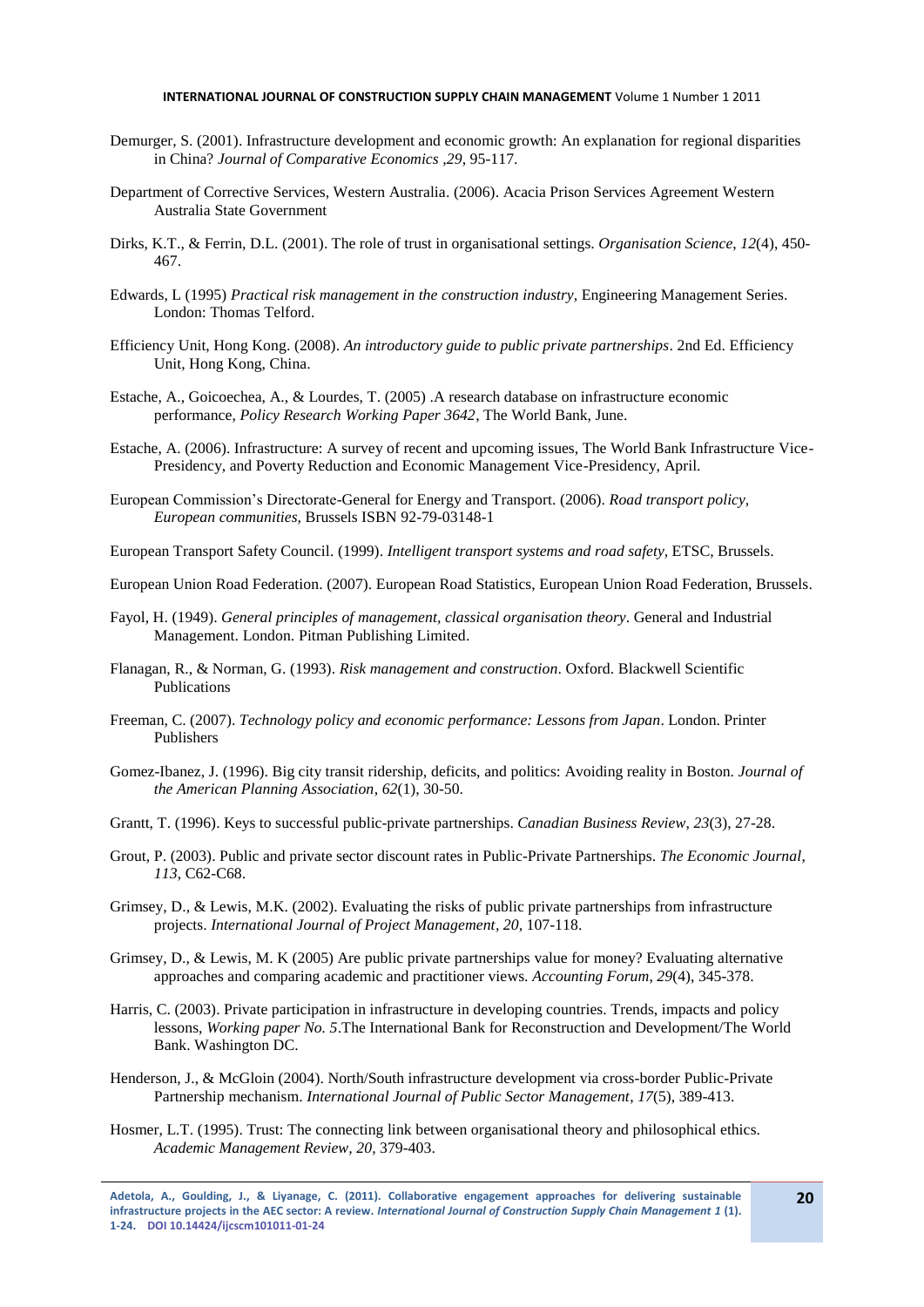- Hwang, P., & Burgers, W. (1997). Properties of trust: An analytical view. *Organisational Behaviour Human Decision Processes*, *69*, 67-73.
- Innes, J., & Booher, D.E. (2004). Reframing public participation: Strategies for the 21st century. *Planning Theory and Practice*, *5*(4), 419-436.
- Institute of Public Private Partnerships (2000) Contract compliance and performance monitoring for publicprivate partnership projects, Training Workshop, Washington DC.
- Jacobson, C., and Choi, S.O. (2008) Success factors: Public works and public-private partnerships, City of Manhattan Beach, California, USA, *International Journal of Public Sector Management, 21*(6), 637-657.
- Jones, G., & George, J. (1998). The experience and evolution of trust: Implications for cooperation and teamwork. *Academic Management Review, 23*, 531-546 .
- Ke, Y., Wang, S., Chan, A.P.C., & Cheung, E. (2009). Research trend of public-private partnership in construction journals. *Journal of Construction Engineering and Management, 135*(10), 1076-1086.
- Khalfan, M.M.A., McDermott, P., & Swan, W. (2007). Building trust in construction projects. *Supply Chain Management: An International Journal,12*(6), 385-391.
- Khan, M.S., & Reinhart, C.M. (1990). Private investment and economic growth in developing countries. *World Development, 18*(1), 19-27.
- Klijn, E., &Teisman, G.R. (2003). Institutional and strategic barriers to Public-Private Partnership: An analysis of Dutch cases, *Public Money and Management, 23 July*, 137-146.
- Klijn, E., & Teisman, R. (2000). Public-private partnerships in the European Union. In: Osborne, S (Editor). *Public Private Partnerships, Theory and Practice in International Perspective.* Routledge, London.
- Kramer, R.M., & Tyler, T.R. (1996). *Trust in organisations: Frontiers of theory and research*. Thousand Oaks, CA. Sage Publications.
- Kumar, S. K .(2010). Public Private Partnership in India. http://jurisonline.in/2010/11/public-private-partnershipin-india (accessed: 16/11/2010)
- Kumaraswamy, M.M. (1998). Lessons learnt from BOT-type procurement systems. Proceedings of the '98 Mainland and Hong Kong BOT Conference. Beijing, China. 238-247.
- Kumaraswamy, M.M., & Zhang, X.Q. (2003). Risk assessment and management in BOT-type projects in China - With special reference to Hong Kong: In Akintoye, A., Beck, M and Hardcastle, C (Editors.), *Public Private Partnerships: Managing risks and opportunities*. London: Blackwell Science. 263-283.
- Kumaraswamy, M.M., & Zhang, X. Q. (2001) Governmental role in BOT-led infrastructure development, *International Journal of Project Management, 19*(4), 195-205.
- Kumaraswamy, M.M., & Morris, D.A.(2002). Build -Operate-Transfer type procurement in Asian megaprojects. *Journal of Construction Engineering and Management, 128* (2), 93-102.
- Kuttner, R. (1997). Everything for sale: The virtues and limits of markets. Knopf, New York.
- Kwak, Y.H. (2002). Analysing Asian infrastructure development privatisation market. *Journal of Construction Engineering and Management, 12(2)*, March/April, 110-116.
- Laan, A., Noorderhaven, N., Voordijk, H., & Dewulf, G. (2011). Building trust in construction partnering projects: An exploratory case-study. *Journal of Purchasing and Supply Management, 17*, 98-108.
- Larson, E. (1995). Project partnering: Results of study of 280 Construction projects. *Journal of Management and Engineering, 11*(2)*,* 30-35.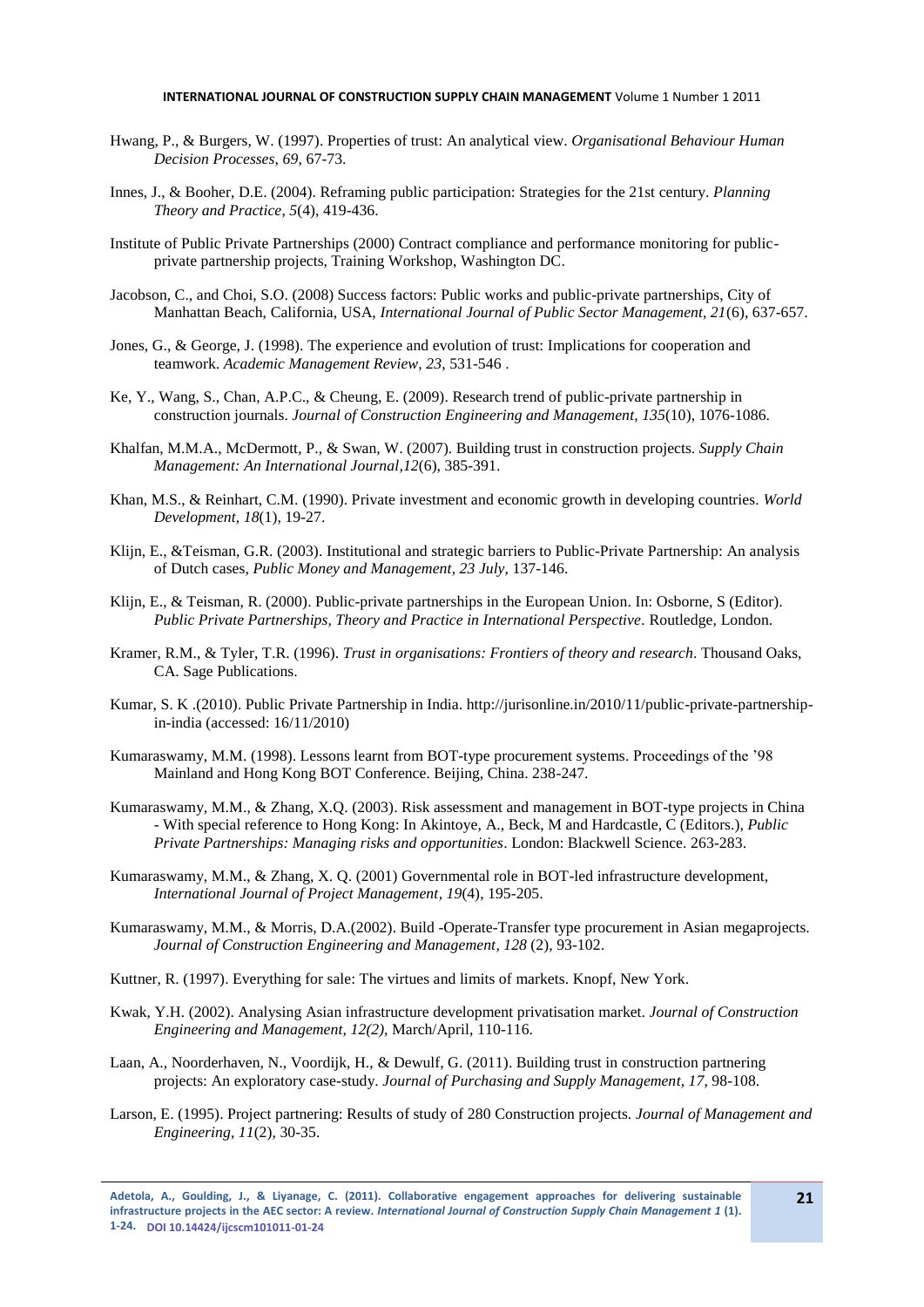- Leung, B. Y. P., & Hui, E.C.M. (2005). Evaluation approach on public-private partnership (PPP) urban redevelopmemts. *International journal of Strategic Property Management*, *9*(1), 1-16.
- Levy, S. M. (1996). *Build, operate, transfer. Paving the way for tomorrow's Infrastructure*. John Wiley and Sons, Inc., New York.
- Li, B., & Akintoye, A. (2003). *An Overview of public private partnership: Managing Risks and Opportunities,*  Edited by Akintoye, A., Beck, M. and Hardcastle, C. Blackwell Publishing Company, United Kingdom.
- Li, B., Akintoye, A., Edwards, P. J., & Hardcastle, C. (2005). The allocation of risk in PPP/PFI construction projects in the UK. *International Journal of Project Management, 23* (1), 25-35.
- Liddle, B.T. (1997). Privatization decision and civil engineering projects. *Journal of Management in Engineering ASCE, 13* (3), 73-78.
- Liu, J., & Cheah, C. (2009). Real option application in PPP/PFI project negotiation. *Journal of Construction Management and Economic*s, *27*, 331-342.
- Loosemore, M. (2007). Risk allocation in the private provision of public infrastructure. *International Journal of Project Management, 25*, 66-76.
- Lynch, J., Brown, M., & Baker, L. (1999). Public-private partnerships in transitional land and housing markets: case studies from Bulgaria and Russia. In G. Payne (Editor), *Making common ground: Public- private partnerships in land for housing* (pp.168-192). London: Intermediate Technology Publications.
- MacNeil, I.R. (1978). Contracts: Adjustment of long-term economic relations under classical, neoclassical and relational contract law. *North-Western University Law Review*, *72*(2), 340-465.
- MacNeil, I.R .(1974). The many futures of contracts. *Southern California Law Review*, *47(3)*, 691-816.
- Mayer, R.C., Davis, J.H., & Schoorman, F.D. (1995). An integrative model of organisational trust. *Academic Management Review*, *20*, 709-734.
- McGrew, T. (1992). A global society. In: Hall, S., Held, D., & McGrew, T. (Editors). *Modernity and its Futures.* Cambridge. Polity Press.
- Merna A., & Dubey A. (1998). Financial engineering in the procurement of projects. Hong Kong. Asia Law and Practice.
- Merna A., & Smith N. J. (1996). Guide to the preparation and evaluation of build-own-operate-transfer (BOOT) project tenders. Hong Kong. Asia Law and Practice.
- Mohsini, R. A., & Davidson, C.H. (1992). Determinants of performance in the traditional building process. *Construction Management Economics Journal, 10*(4)*,* 343-359.
- Mustafa, A. (1999). Public-Private Partnership: An alternative institutional model for implementing the private finance initiative in the provision of transport infrastructure. *Journal of Project Finance*, *5*(2), 11-20.
- Mytelka, L. (2000). Local systems of innovation in a globalized world economy in industry. *Innovation*, *7(1)*, June, 33-54.

National Economic Development Office. (1986). Thinking about building. London. HMSO .

- Njoh, A. J. (2002). Barriers to community participation: Lessons from the Mutengene (Cameroon) self-help water supply project. *Community Development Journal*, *37,* 233-248.
- Njoh, A. J. (2003). The role of community participation in public works projects in LDCs: The case of the Bonadikombo, Limbe (Cameroon) self-help water supply project. *International Development Review*, *25*, 85-103.

**Adetola, A., Goulding, J., & Liyanage, C. (2011). Collaborative engagement approaches for delivering sustainable infrastructure projects in the AEC sector: A review.** *International Journal of Construction Supply Chain Management 1* **(1). 1-24. DOI 10.14424/ijcscm101011-01-24**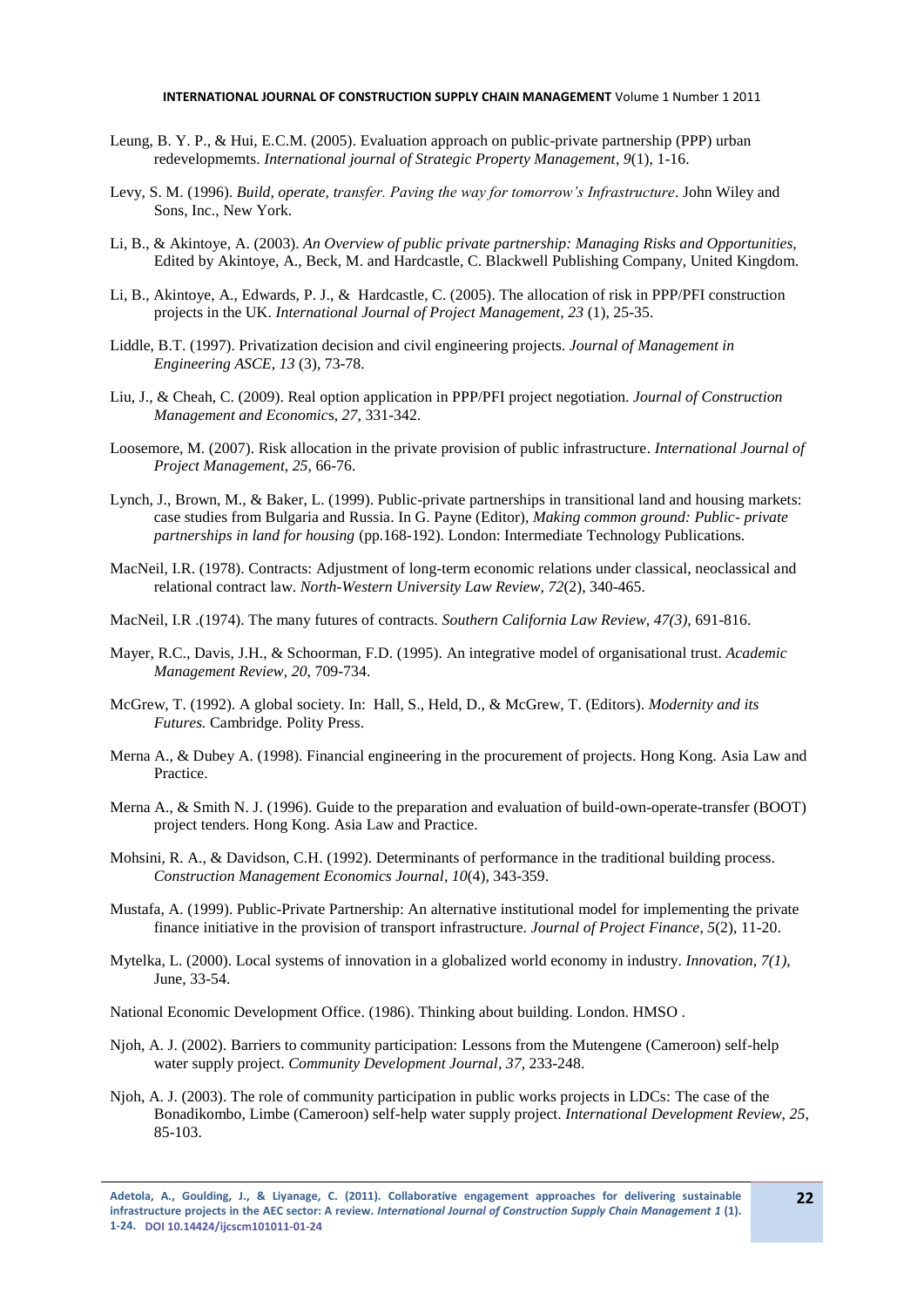- Njoh, A. J. (2006). Determinants of success in community self-help projects: the case of the Kumbo water supply scheme in Cameroon. *International Development Planning Review, 28*(3), 381-406.
- Olawore, A. (2004). Public-Private Partnership for infrastructure development. Proceedings of the 34th Annual Conference of Nigeria Institute of Estate Surveyors and Valuers, held at Nicon Hilton Hotel, Abuja Nigeria.
- Organisation for Economic Cooperation and Development. (2006). Interim report on the role of private participation in major infrastructure provision. Submitted to the Working Party on Territorial Policy in Urban Areas at its 8th session in Bilbao, Spain, June, 5-6, 2006. OECD, Paris.
- Organisation for Economic Cooperation and Development. (2008). Fighting cartels in public procurement. Observer OECD, Policy Brief, Paris. October.
- Organisation for Economic Cooperation and Development. (2009). OECD Science, Technology and Industry Scoreboard 2009, OECD Publishing, Paris.
- Pahlma, C. (1996). Build-Operate-Transfer (BOT) Private investment in public projects or just more public subsidies for the private sector? Watershedp 2. Towards Ecological Recovery and Regional Alliance, Bangkok, Thailand.
- Partnerships UK. (2007). Private finance initiative: The state of the market. (October 2007) www.partnershipsuk.org.uk/uploads/documents/State%20of%20the%20Market%202007.pdf
- Pongsiri, N. (2002). Regulation and public private partnerships. *International Journal of Public Sector Management, 15*(6), 487-495.
- Project Management Institute. (2002). *A Guide to the project management body of knowledge, PMI*, Pennsylvania, USA.
- Project Management Institute. (2010). *A Guide to the project management body of knowledge, PMI,* Pennsylvania, USA .
- Prud'homme, R. (2004). Infrastructure and development. Paper presented at the Annual World Bank Conference on Development Economics, Washington. 3-5 May.
- Rahman, M.M., & Kumaraswamy, M.M. (2002). Joint risk management through transactionally efficient relational contracting, *Construction Management and Economics, 20*(1), 45-54.
- Rousseau, D., Sitkin, S., Burt, R., & Camerer, C. (1998). Not so different after all: A cross-discipline view of trust. *Academic Management Review, 23,* 387-392.
- Royal Institute of Chartered Surveyors. (2011). *RICS research: The future of private finance initiative and public private partnerships.* London UK. RICS.
- Savas, E. S. (2000). *Privatisation and public private partnerships*. New York. Chatham House.
- Sclar, E. (2001). *You don't always get what you pay for.* New York. Century Foundation Books.
- Sengupta, U. (2005). Government intervention and public-private partnerships in housing delivery in Kolkata, *Habitat International*, *30*(3), 448-461.
- Shen, L. Y., & Wu, Y. Z. (2005). Risk concession model for build/operate/transfer contract projects. *Journal of Construction Engineering and Management, 131*(2), 211-220.
- Siemiatycki, M. (2010). Delivering transportation infrastructure through public-private partnerships. *Journal of the American Planning Association, 76*(1) Winter, 43-58.
- Tam, C.M. (1999). Build-0perate-Transfer model for infrastructure development in Asia: Reasons for successes and failures. *International Journal of Project Management, 17*(6), 377-382.